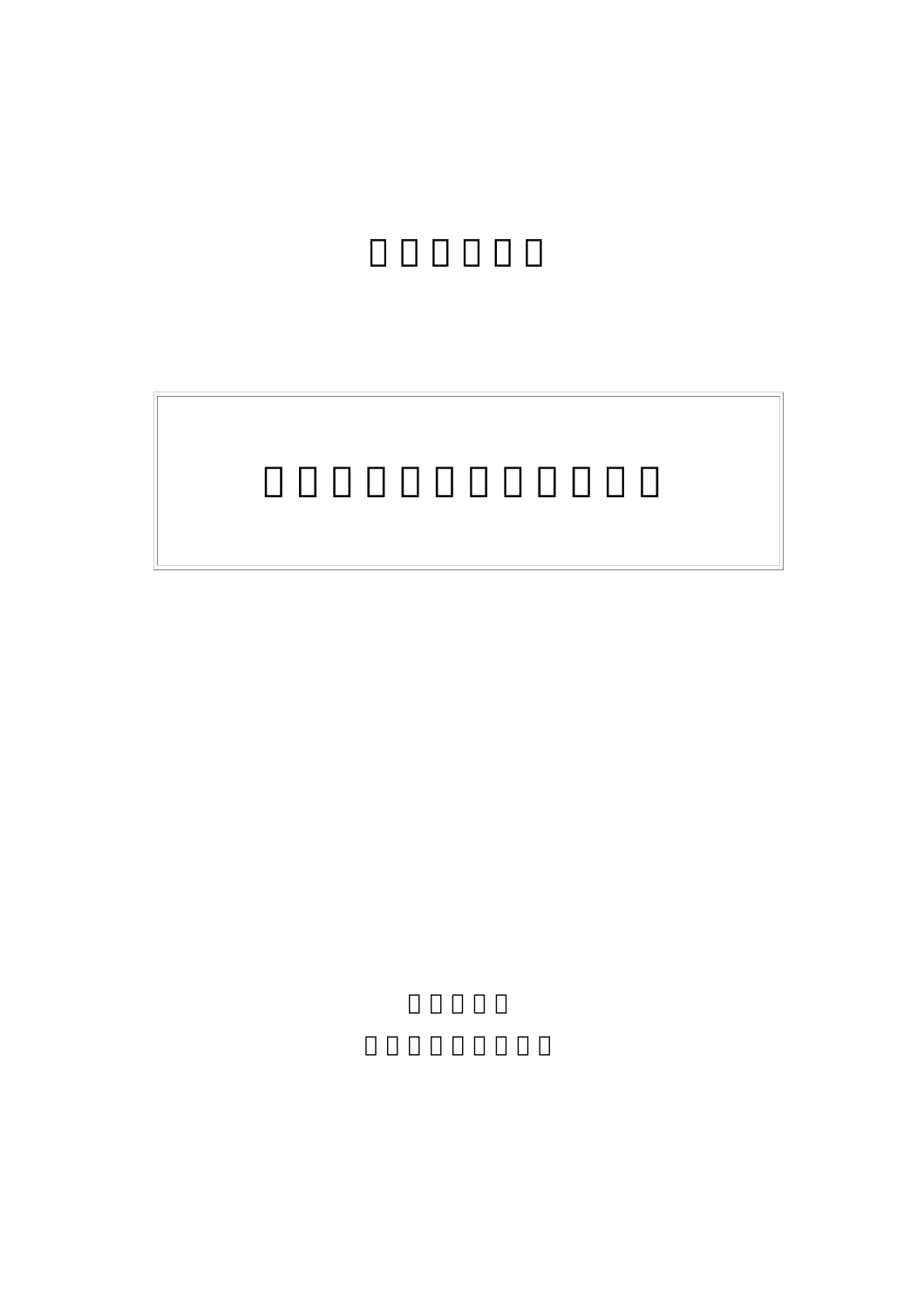$Z39.50$ 

 $Z39.50$  Web

web  $\mathbf{w}$ 

Open Archives Initiative Protocol for Metadata Harvesting Simple Object Access Protocol OPENURL HTTP XML HTTP XML Open Archives Initiative Protocol for Metadata Harvesting Simple Object Access Protocol OPENURL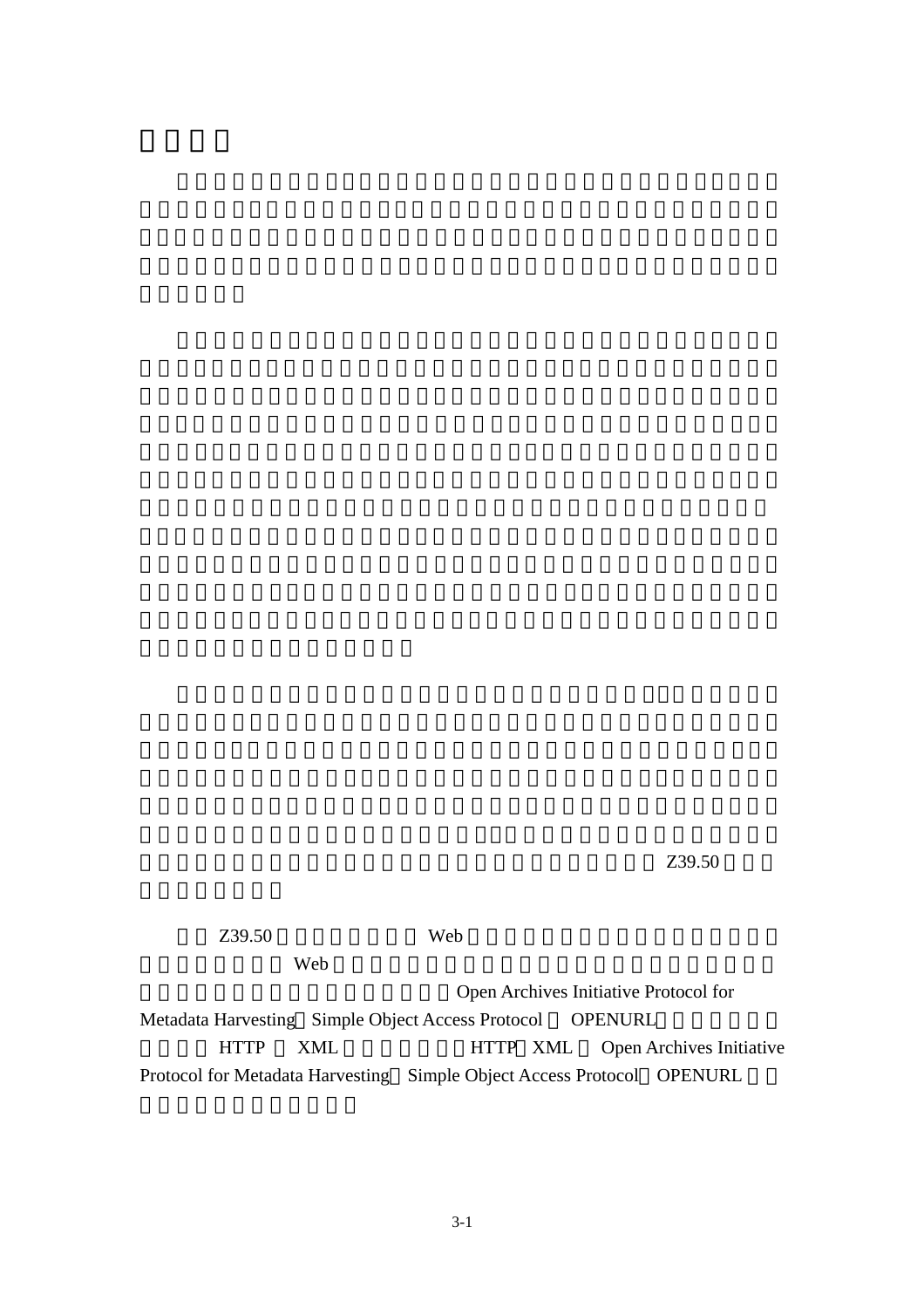| OpenURL     | <b>User Naming Interface</b>    |
|-------------|---------------------------------|
|             |                                 |
| <b>OAI</b>  | Value-added Services            |
| <b>SOAP</b> | Remote Service Invocation       |
| <b>XML</b>  |                                 |
| H<br>TTP    | Data encoding<br>Transportation |
|             |                                 |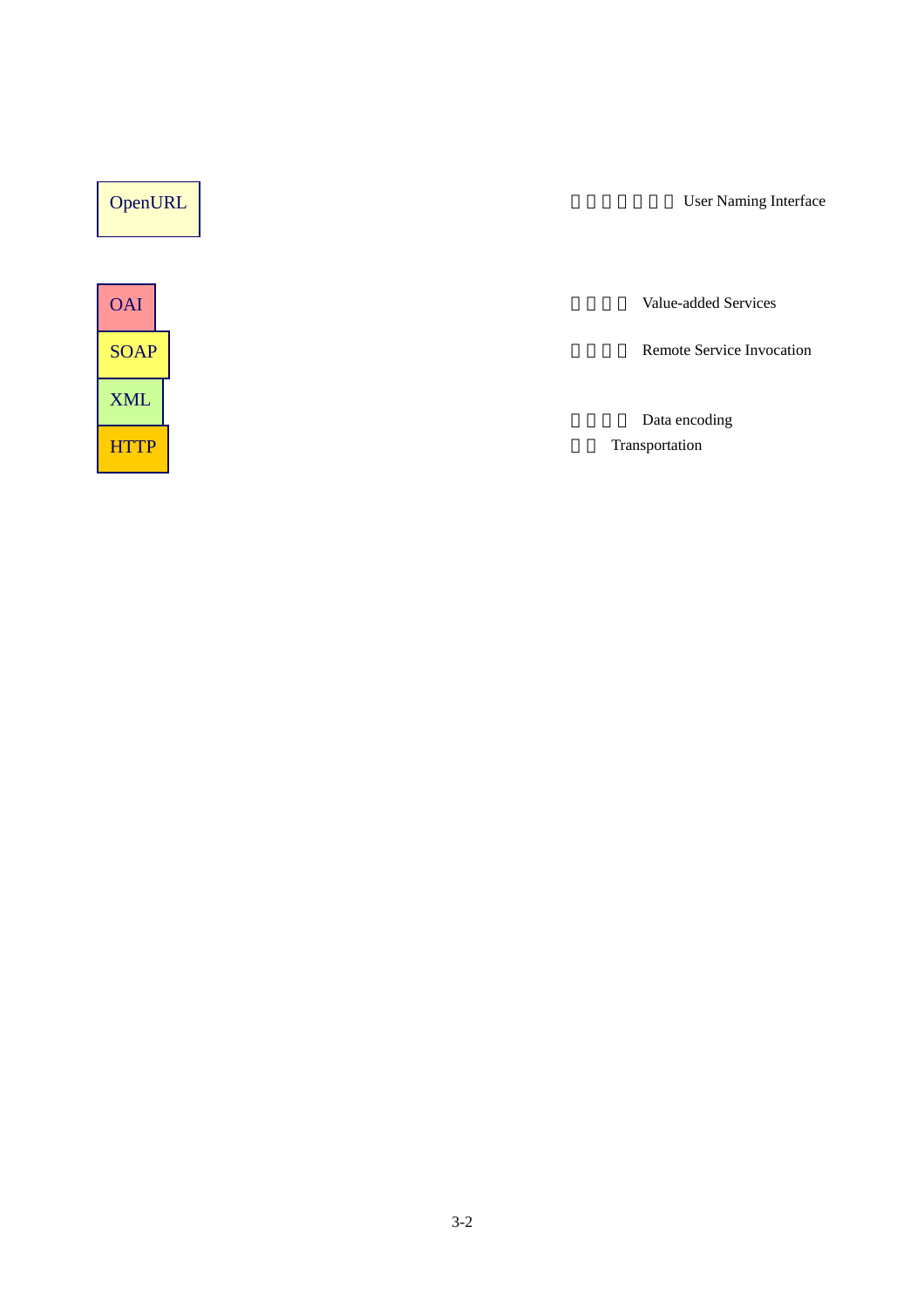# **Open Archives Initiative Protocol for Metadata Harvesting**

|                  |                                  | Open Archives Initiative Protocol for Metadata Harvesting |            | OAI      |
|------------------|----------------------------------|-----------------------------------------------------------|------------|----------|
| Web              |                                  |                                                           |            |          |
| 1.               |                                  |                                                           |            |          |
| 2.               |                                  |                                                           |            |          |
| $\overline{3}$ . |                                  |                                                           |            |          |
|                  |                                  |                                                           |            |          |
| $1. \,$          |                                  | <b>HTTP</b>                                               |            | metadata |
| 2.               |                                  | metadata                                                  |            |          |
|                  | OAI                              |                                                           |            | (Data    |
| Provider)        |                                  | (Service Provider)                                        |            |          |
|                  | OAI                              |                                                           | <b>OAI</b> |          |
|                  |                                  |                                                           | OAI        |          |
| $1.$             | OAI                              |                                                           |            |          |
| 2.               |                                  | OAI                                                       |            |          |
| 3.               | $\mathbf{O}\mathbf{A}\mathbf{I}$ |                                                           |            |          |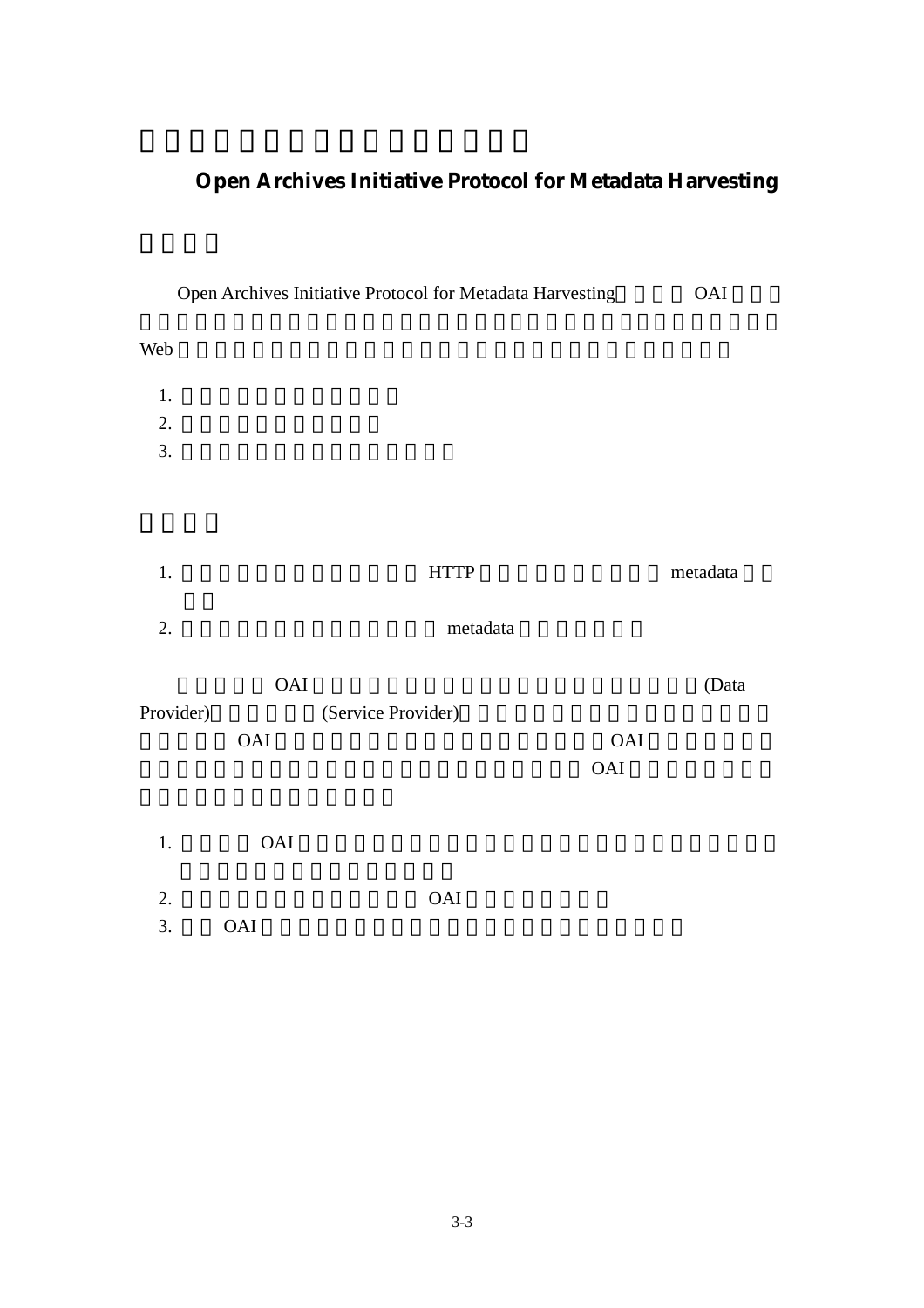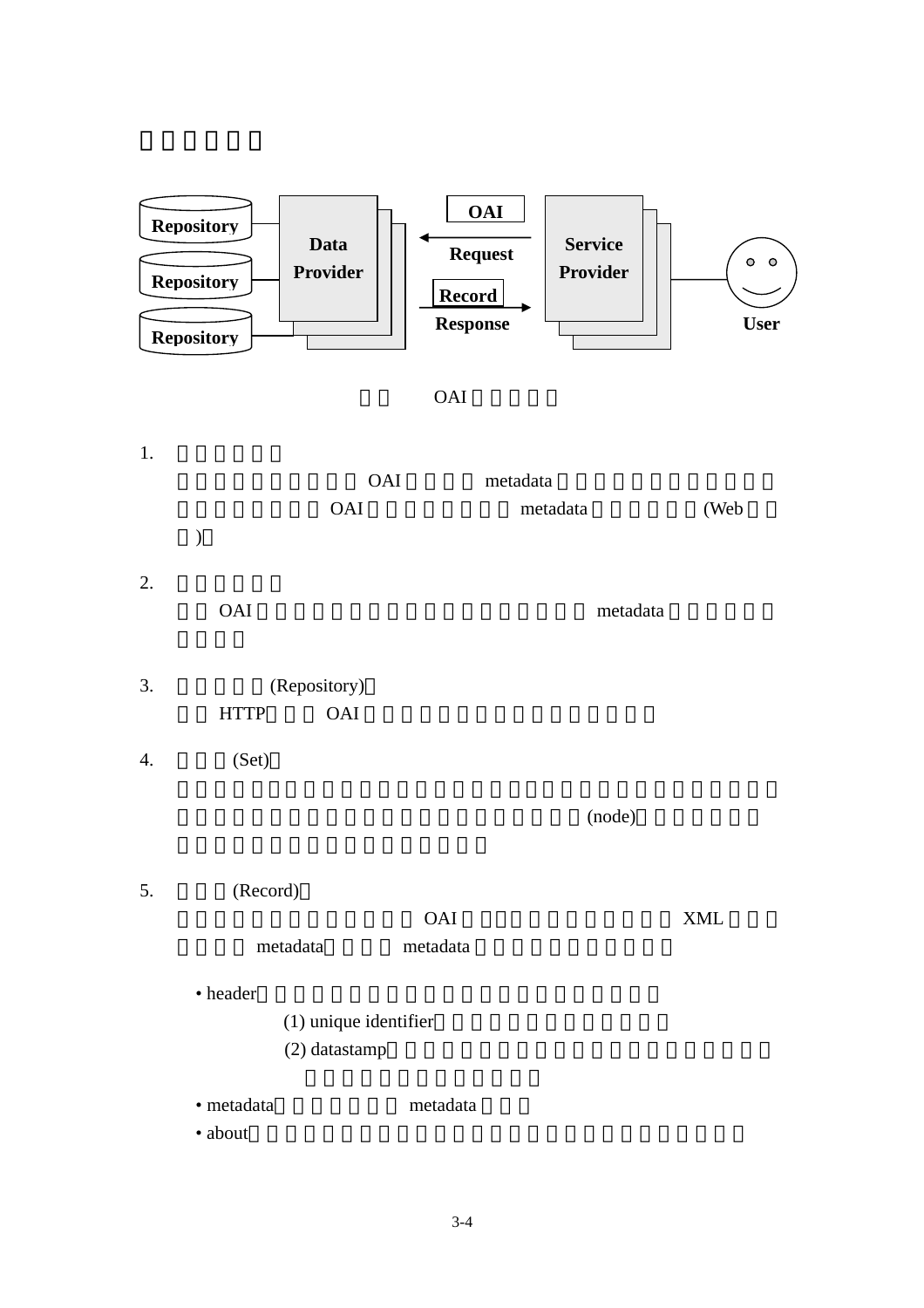<header>

<identifier>oai:arXiv:quant-ph/9901001</identifier>

<datestamp>1999-01-01</datestamp>

</header>

## <metadata>

| <dc <="" th="" xmlns="http://purl.org/dc/elements/1.1/"></dc>                       |
|-------------------------------------------------------------------------------------|
| xmlns:xsi="http://www.w3.org/2001/XMLSchema-instance"                               |
| xsi:schemaLocation="http://purl.org/dc/elements/1.1/                                |
| http://www.openarchives.org/OAI/1.1/dc.xsd">                                        |
| <title>Quantum slow motion</title>                                                  |
| <creator>Hug, M.</creator>                                                          |
| <creator>Milburn, G. J.</creator>                                                   |
| <description>We simulate the center of mass motion of cold atoms in a</description> |
| standing, amplitude modulated, laser field as an example of a system                |
| that has a classical mixed phase-space.                                             |
| <date>1999-01-01</date>                                                             |
| <type>e-print</type>                                                                |
| <identifier>http://arXiv.org/abs/quant-ph/9901001</identifier>                      |
|                                                                                     |
| $\langle$ dc>                                                                       |
| $\langle$ /metadata>                                                                |
|                                                                                     |
| $\langle about \rangle$                                                             |
| <ea <="" th="" xmlns="http://www.arXiv.org/eprints-about"></ea>                     |
| xmlns:xsi="http://www.w3.org/2001/XMLSchema-instance"                               |
| xsi:schemaLocation="http://www.arXiv.org/eprints-about                              |
| http://www.arXiv.org/eprints-about.xsd">                                            |
| <archive>The Los Alamos arXiv</archive>                                             |
| <usage>Metadata may be used without restrictions as long as the OAI</usage>         |
| identifier remains attached to it.                                                  |
| $\langle$ /ea $\rangle$                                                             |

OAI  $1.0$  OAI Content-Type text/xml  $XML$  Unicode UTF-8 UTF-8 XML 8 Unicode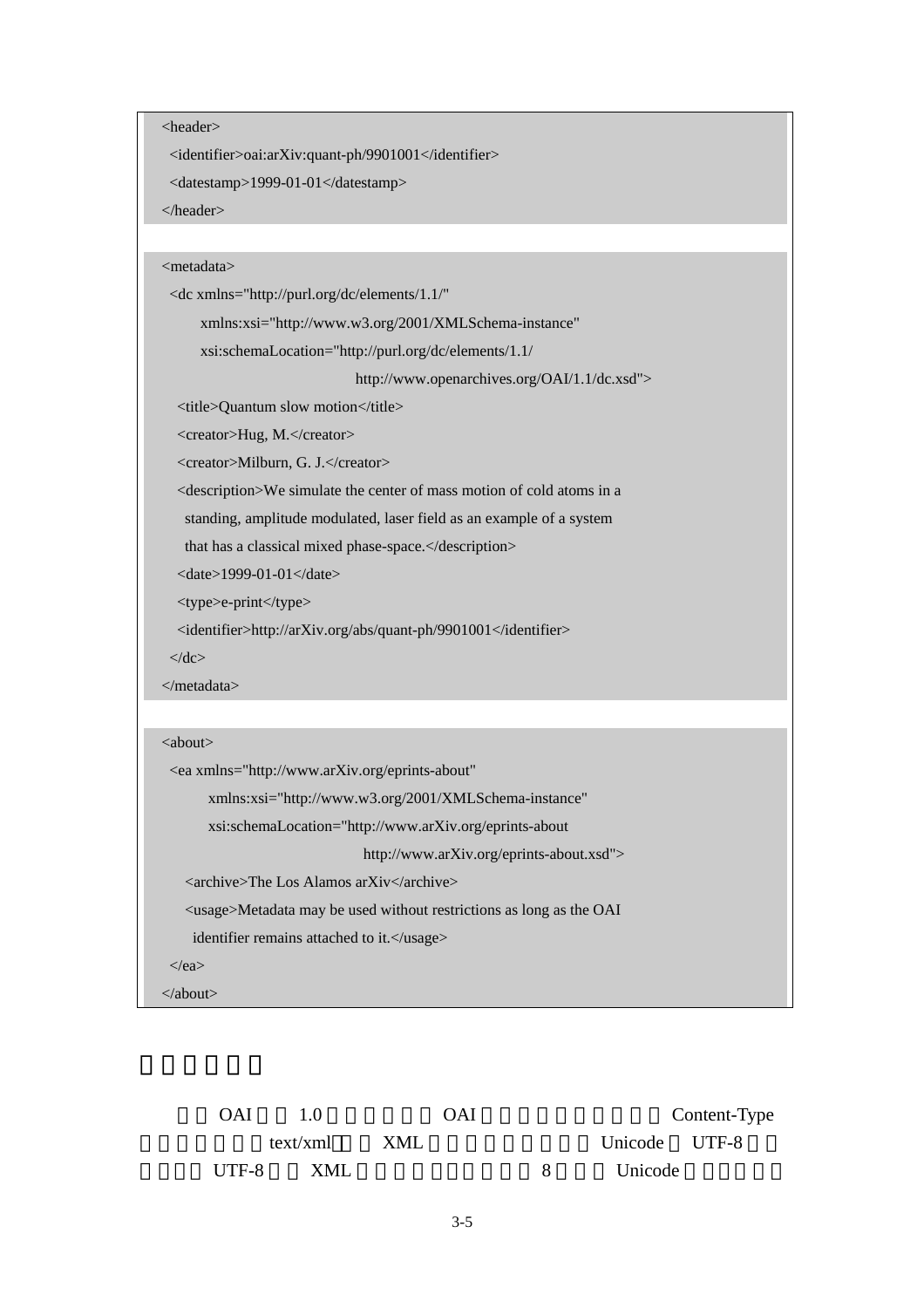| XML                                                                                                     | prolog              |    |          | xml version="1.0" encoding="UTF-8"? |             |
|---------------------------------------------------------------------------------------------------------|---------------------|----|----------|-------------------------------------|-------------|
|                                                                                                         |                     |    |          |                                     |             |
|                                                                                                         |                     |    |          |                                     |             |
|                                                                                                         |                     |    |          |                                     |             |
| <b>OAI</b>                                                                                              |                     |    |          |                                     |             |
| <b>OAI</b>                                                                                              | <b>HTTP</b>         |    |          |                                     | <b>HTTP</b> |
|                                                                                                         |                     |    |          |                                     |             |
|                                                                                                         |                     |    | OAI      | XML Schema                          | <b>XML</b>  |
| <b>OAI</b> 1.1                                                                                          |                     |    | $\left($ | $\mathcal{E}$                       |             |
|                                                                                                         |                     |    |          |                                     |             |
| 1.GetRecord                                                                                             |                     |    |          | /metadata                           |             |
|                                                                                                         |                     |    |          |                                     |             |
| · identifier                                                                                            |                     | Id | Id       |                                     |             |
|                                                                                                         | metadata            |    |          | schema: Repository ID: local ID     |             |
| · metadataPrefix                                                                                        |                     |    |          |                                     |             |
|                                                                                                         | ListMetadataFormats |    |          |                                     |             |
|                                                                                                         |                     |    |          |                                     |             |
|                                                                                                         |                     |    |          |                                     |             |
| · Identifier does not exist<br>. More data frame of a connect deal disconsistent of fraction identifies |                     |    | Id       |                                     |             |

• Metadata format can not be disseminated for the identifier

http://an.oa.org/OAI-script?verb=GetRecord&identifier=oai%3AarXiv%3Aquant-ph%2 F9901001&metadataPrefix=oai\_dc

```
<?xml version="1.0" encoding="UTF-8"?> 
  <GetRecord 
     xmlns="http://www.openarchives.org/OAI/1.1/OAI_GetRecord" 
   xmlns:xsi="http://www.w3.org/2001/XMLSchema-instance" 
     xsi:schemaLocation="http://www.openarchives.org/OAI/1.1/OAI_GetRecord 
                  http://www.openarchives.org/OAI/1.1/OAI_GetRecord.xsd"> 
  <responseDate>2001-06-10T14:09:57-07:00</responseDate>
   <requestURL>http://an.oa.org/OAI-script?verb=GetRecord 
                &identifier=oai%3AarXiv%3Aquant-ph%2F9901001 
                &amp;metadataPrefix=oai_dc</requestURL>
```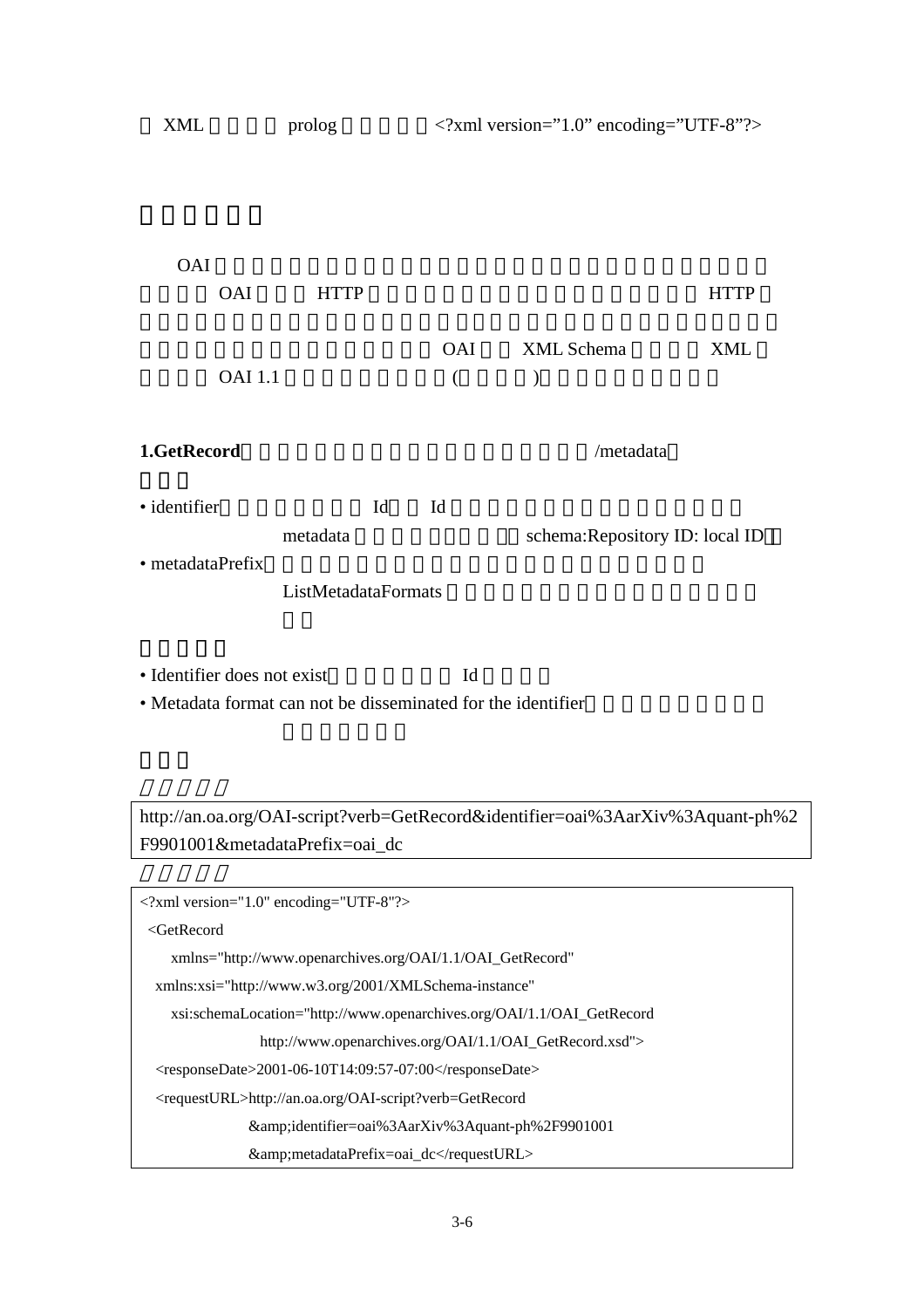| $<$ record $>$                                                                                |
|-----------------------------------------------------------------------------------------------|
| <header></header>                                                                             |
| <identifier>oai:arXiv:quant-ph/9901001</identifier>                                           |
| <datestamp>1999-01-01</datestamp>                                                             |
| $<$ /header>                                                                                  |
| <metadata></metadata>                                                                         |
| <dc <="" td="" xmlns="http://purl.org/dc/elements/1.1/"></dc>                                 |
| xmlns:xsi="http://www.w3.org/2001/XMLSchema-instance"                                         |
| xsi:schemaLocation="http://purl.org/dc/elements/1.1/                                          |
| http://www.openarchives.org/OAI/1.1/dc.xsd">                                                  |
| <title>Quantum slow motion</title>                                                            |
| <creator>Hug, M.</creator>                                                                    |
| <creator>Milburn, G. J.</creator>                                                             |
| <description>We simulate the center of mass motion of cold atoms in a standing,</description> |
| amplitude modulated, laser field as an example of a system that has a classical               |
| mixed phase-space.                                                                            |
| $\langle date \rangle$ 1999-01-01 $\langle date \rangle$                                      |
| <type>e-print</type>                                                                          |
| <identifier>http://arXiv.org/abs/quant-ph/9901001</identifier>                                |
| $\langle$ dc>                                                                                 |
| $\langle$ metadata>                                                                           |
| $\langle$ record $\rangle$                                                                    |
|                                                                                               |

# 2.Identify

# http://an.oa.org/OAI-script?verb=Identify

|                   | OAI             |  |
|-------------------|-----------------|--|
| • repositoryName  |                 |  |
| • baseURL         | <b>BASE-URL</b> |  |
| • protocolVersion | <b>OAI</b>      |  |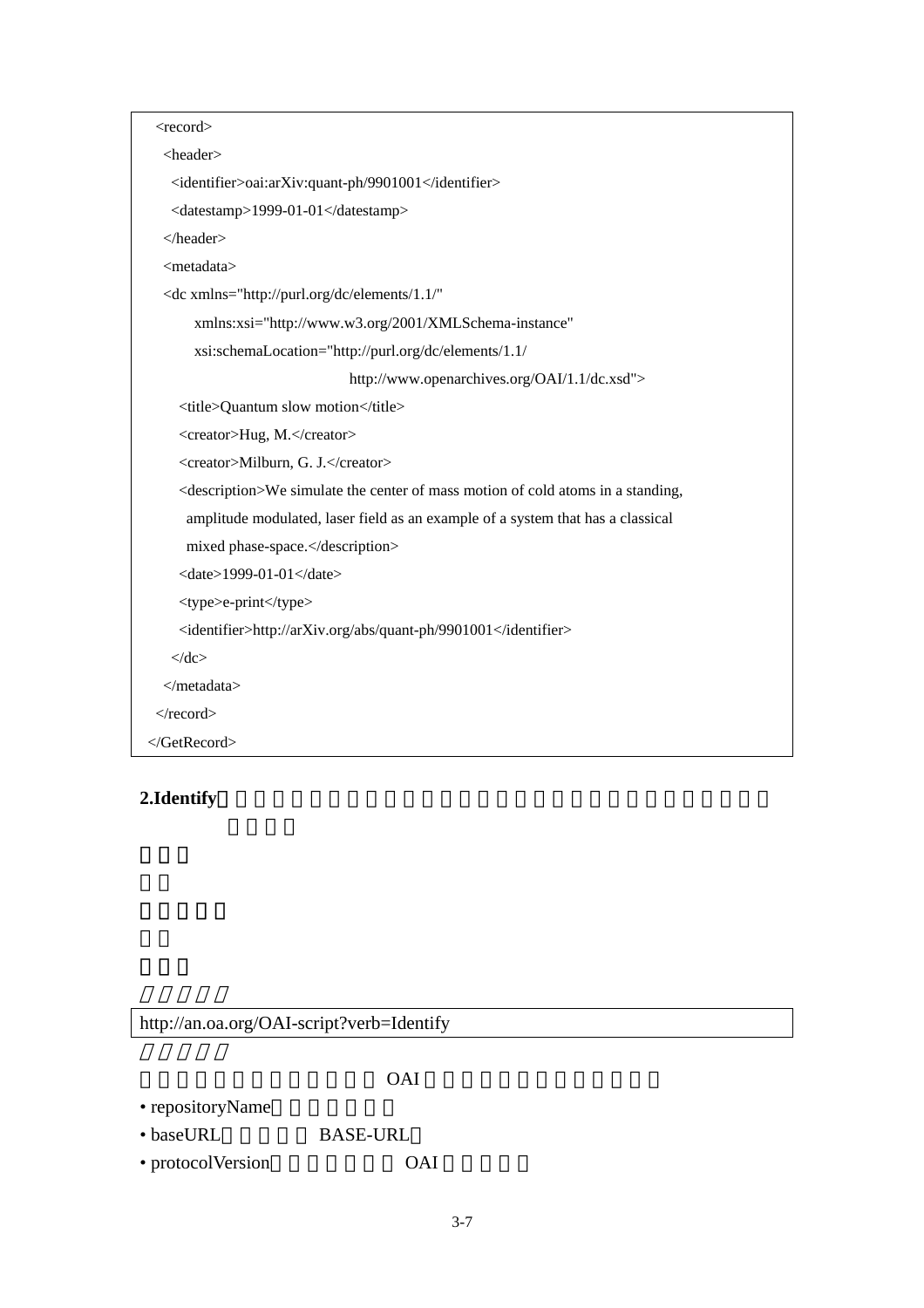#### • adminEmail F-Mail

```
<?xml version="1.0" encoding="UTF-8"?> 
  <Identify 
      xmlns="http://www.openarchives.org/OAI/1.1/OAI_Identify" 
   xmlns:xsi="http://www.w3.org/2001/XMLSchema-instance" 
      xsi:schemaLocation="http://www.openarchives.org/OAI/1.1/OAI_Identify 
                         http://www.openarchives.org/OAI/1.1/OAI_Identify.xsd"> 
   <responseDate>2001-06-01T19:20:30-04:00</responseDate> 
   <requestURL>http://an.oa.org/OAI-script?verb=Identify</requestURL> 
   <repositoryName>The University of Spa E-print System</repositoryName> 
   <baseURL>http://an.oa.org/OAI-script</baseURL> 
   <protocolVersion>1.1</protocolVersion> 
    <adminEmail>mailto:adm&#x0040;spa.ac.be</adminEmail>
   <description> 
        <oai-identifier xmlns="http://www.openarchives.org/OAI/1.1/oai-identifier" 
         xmlns:xsi="http://www.w3.org/2001/XMLSchema-instance" 
           xsi:schemaLocation="http://www.openarchives.org/OAI/1.1/oai-identifier 
                                 http://www.openarchives.org/OAI/1.1/oai-identifier.xsd"> 
          <scheme>oai</scheme> 
          <repositoryIdentifier>bespa</repositoryIdentifier> 
          <delimiter>:</delimiter> 
          <sampleIdentifier>oai:bespa:medi99-123</sampleIdentifier> 
        </oai-identifier> 
   </description> 
   <description> 
        <eprints xmlns="http://www.openarchives.org/OAI/1.1/eprints" 
         xmlns:xsi="http://www.w3.org/2001/XMLSchema-instance" 
           xsi:schemaLocation="http://www.openarchives.org/OAI/1.1/eprints 
                                 http://www.openarchives.org/OAI/1.1/eprints.xsd"> 
           <content> 
            <URL>http://an.oa.org/info/content.htm</URL> 
          </content> 
          <metadataPolicy> 
            <text>Metadata can be used by commercial and non-commercial service 
            providers</text>
```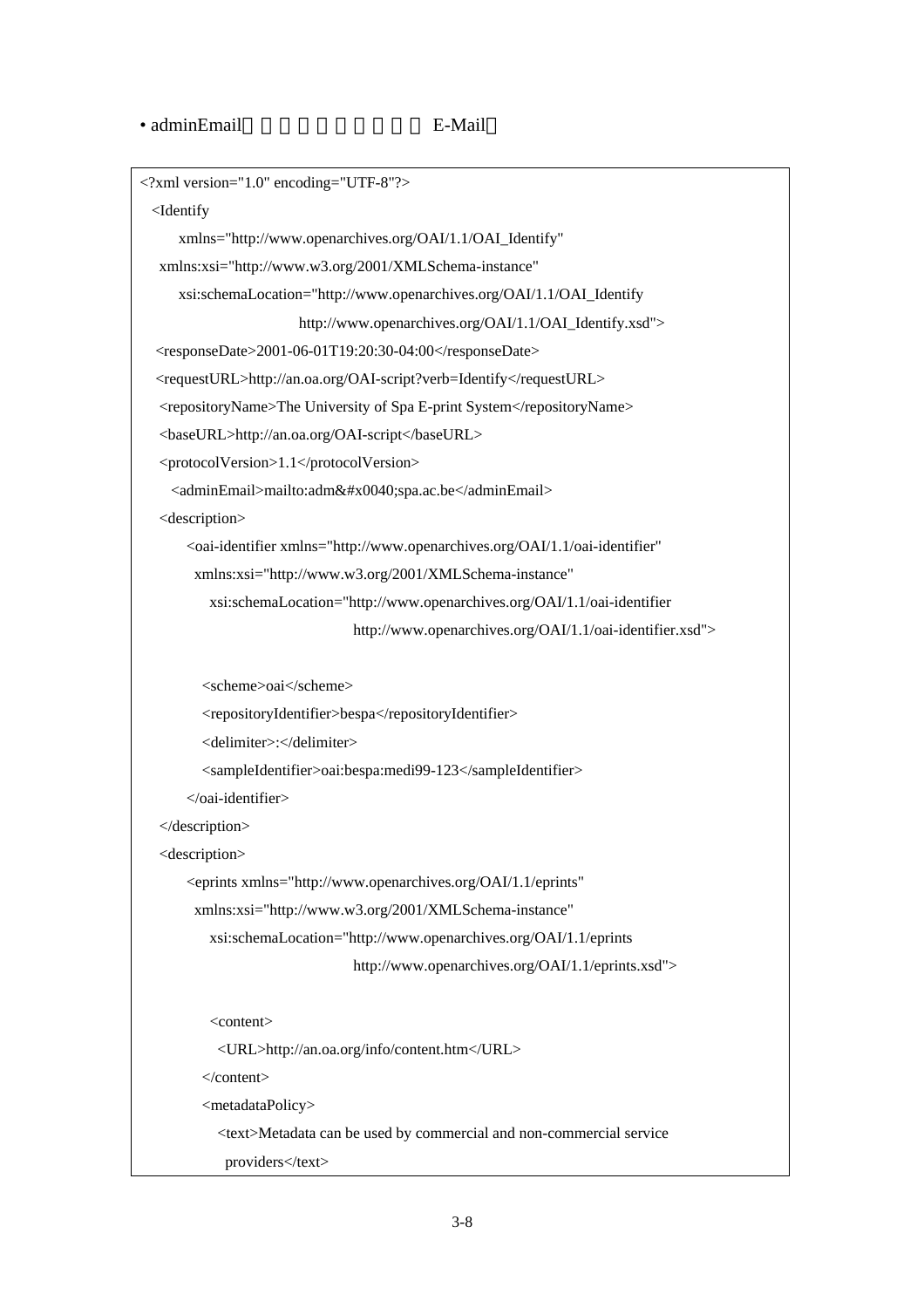| <url>http://an.oa.org/info/metadata_use.htm</url>                        |
|--------------------------------------------------------------------------|
| $\langle$ metadataPolicy>                                                |
| $\langle dataPolicy \rangle$                                             |
| <text>Full content, i.e. preprints may not be harvested by robots</text> |
| $\triangleleft$ dataPolicy>                                              |
| <submissionpolicy></submissionpolicy>                                    |
| <url>http://an.oa.org/info/submission.htm</url>                          |
| $\langle$ submissionPolicy>                                              |
| $\langle$ /eprints>                                                      |
| $\triangle$ description>                                                 |
| $\triangle$ /Identify>                                                   |

## **3.ListIdentifiers**:向儲存器取得能夠獲取資料錄的 Id 明細。

- until (optional) (datastamp)
- from (optional) (datastamp)
- set (optional)
- resumptionToken

Service provider

• No records match the request

http://an.oa.org/OAI-script?verb=ListIdentifiers&from=1998-01-15&set=physics:hep

```
<?xml version="1.0" encoding="UTF-8"?> 
  <ListIdentifiers 
       xmlns="http://www.openarchives.org/OAI/1.1/OAI_ListIdentifiers" 
    xmlns:xsi="http://www.w3.org/2001/XMLSchema-instance" 
         xsi:schemaLocation="http://www.openarchives.org/OAI/1.1/OAI_ListIdentifiers 
                 http://www.openarchives.org/OAI/1.1/OAI_ListIdentifiers.xsd">
   <responseDate>2001-06-01T19:20:30-04:00</responseDate> 
   <requestURL>http://an.oa.org/OAI-script?verb=ListIdentifiers 
                  &from=2001-01-01&until=2001-01-01
                   &amp;setSpec=physics%3Ahep</requestURL>
```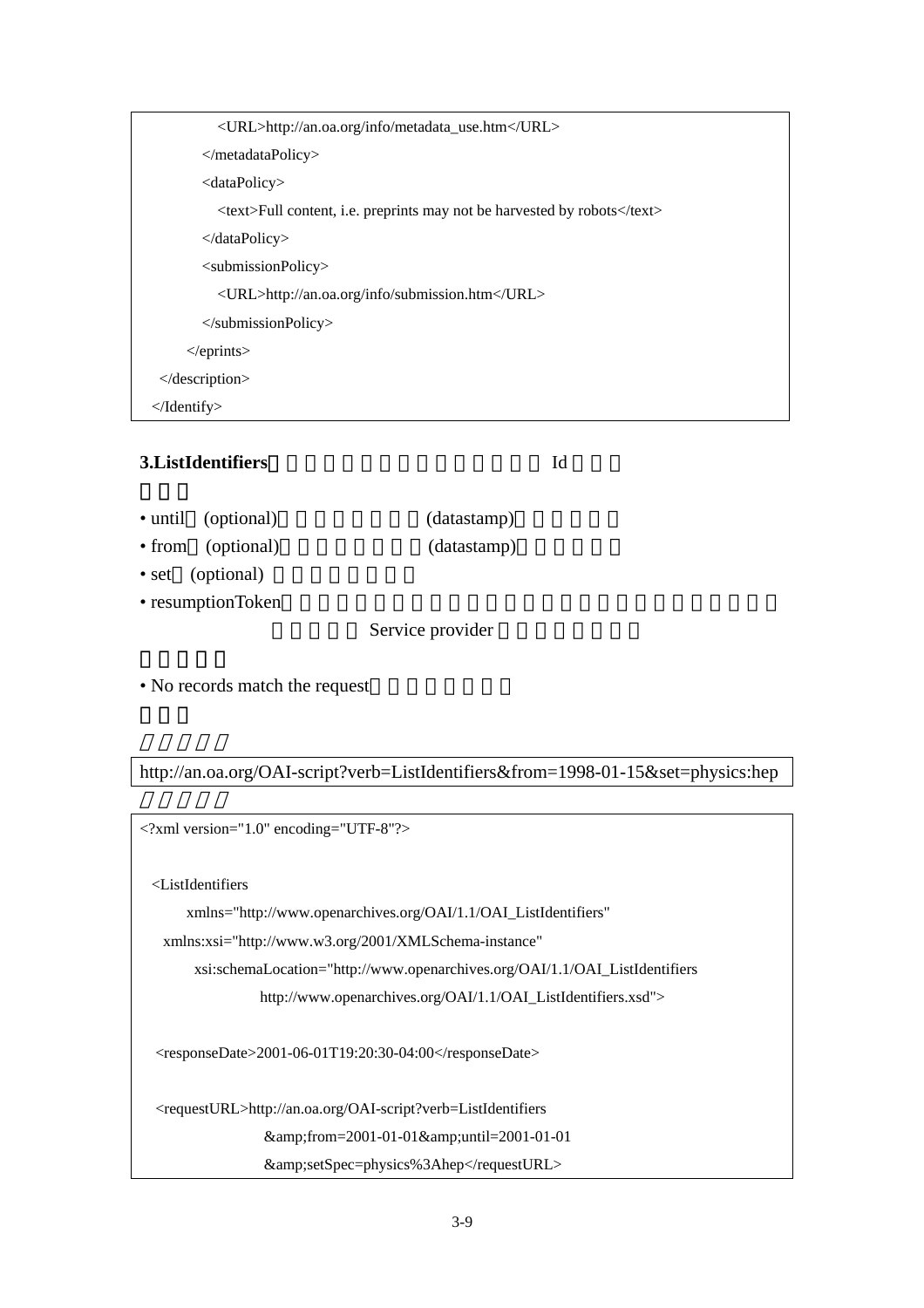</ListIdentifiers>

## **4.ListMetadataFormats** metadata metadata

• identifier dentifier and Id and Id to The National Account of The Theorem is not the National Account of The Theorem is not the National Account of The Theorem is not the National Account of The Theorem is not the Nation metadata schema:Repository ID: local ID • Identifier does not exist

## http://an.oa.org/OAI-script?verb=ListMetadataFormats&identifier=oai:arXiv:hep=th/ 9901001

<?xml version="1.0" encoding="UTF-8"?> <ListMetadataFormats xmlns="http://www.openarchives.org/OAI/1.1/OAI\_ListMetadataFormats" xmlns:xsi="http://www.w3.org/2001/XMLSchema-instance" xsi:schemaLocation="http://www.openarchives.org/OAI/1.1/OAI\_ListMetadataFormats http://www.openarchives.org/OAI/1.1/OAI\_ListMetadataFormats.xsd">  $<$ responseDate>2001-06-01T19:20:30-04:00</responseDate> <requestURL>http://an.oa.org/OAI-script?verb=ListMetadataFormats &amp;identifier=oai%3AarXiv%3Ahep-th%2F9901001</requestURL> <metadataFormat> <metadataPrefix>oai\_rfc1807</metadataPrefix> <schema>http://www.openarchives.org/OAI/1.1/rfc1807.xsd</schema> </metadataFormat> <metadataFormat> <metadataPrefix>oai\_dc</metadataPrefix> <schema>http://www.openarchives.org/OAI/1.1/dc.xsd</schema> <metadataNamespace>http://purl.org/dc/elements/1.1/</metadataNamespace> </metadataFormat> </ListMetadataFormats>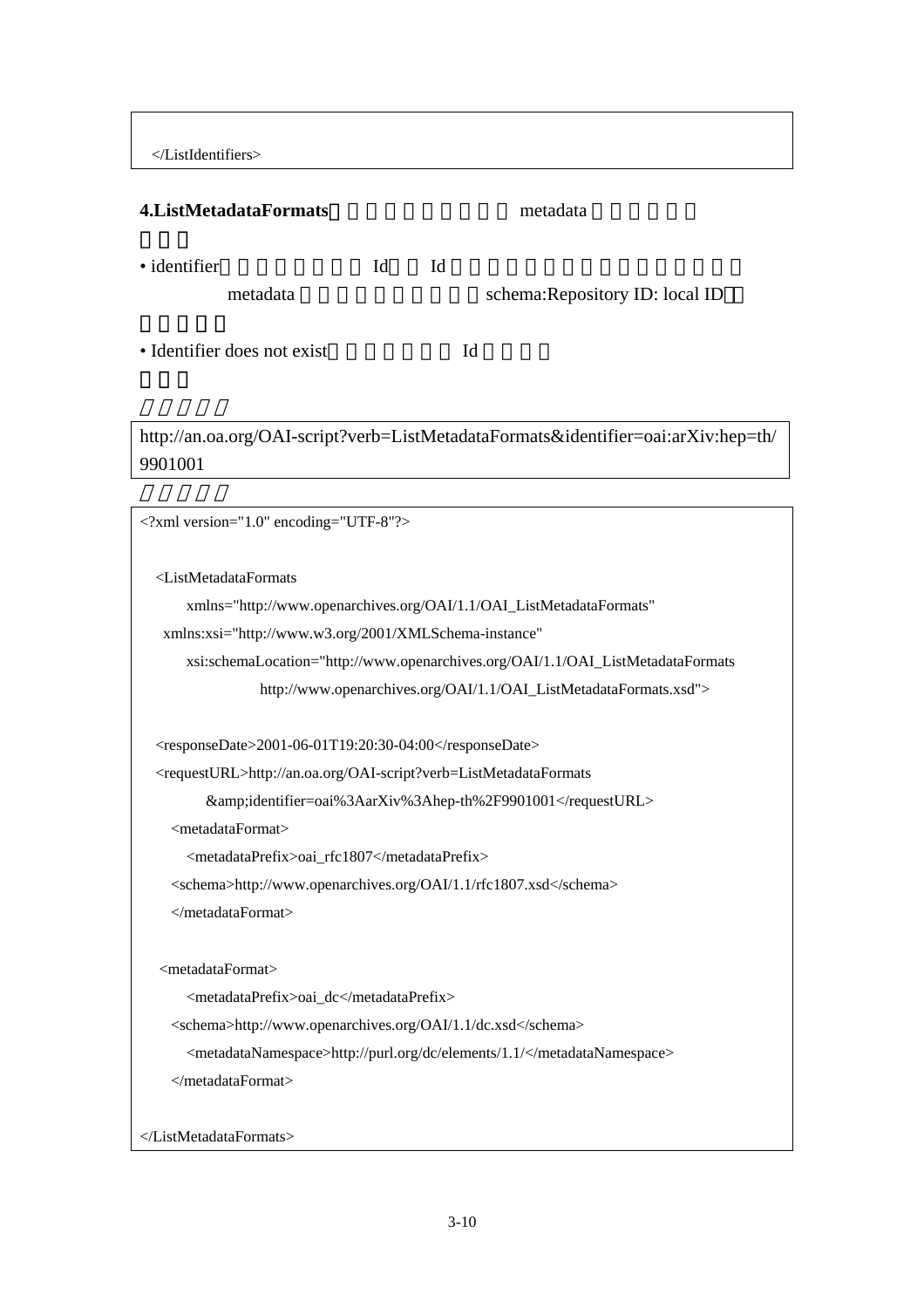## **5.ListRecords**:向儲存器取得指定範圍的所有資料錄。

- until (optional) (datastamp)
- from (optional) (datastamp)
- set (optional)
- resumptionToken

Service provider

• metadataPrefix

## ListMetadataFormats

- No records match the request
- Requested Metadata format can not be disseminated for a matching record

http://an.oa.org/OAI-script?verb=ListRecords&From=1998-01-15&set=physics:hep& metadataPrefix=oai\_rfc1807

```
<?xml version="1.0" encoding="UTF-8"?>
```
<ListRecords

```
 xmlns="http://www.openarchives.org/OAI/1.1/OAI_ListRecords"
```

```
 xmlns:xsi="http://www.w3.org/2001/XMLSchema-instance"
```
xsi:schemaLocation="http://www.openarchives.org/OAI/1.1/OAI\_ListRecords

http://www.openarchives.org/OAI/1.1/OAI\_ListRecords.xsd">

 $<$ responseDate>2001-06-01T19:20:30-04:00</responseDate>

```
 <requestURL>http://an.oa.org/OAI-script?verb=ListRecords
```
&from=1998-01-15&setSpec=physics%3Ahep

```
 &amp;metadataPrefix=oai_rfc1807</requestURL>
```
<record>

<header>

```
 <identifier>oai:arXiv:hep-th/9901001</identifier>
```
<datestamp>1999-12-25</datestamp>

</header>

<metadata>

 $<$ rfc1807

xmlns="http://info.internet.isi.edu:80/in-notes/rfc/files/rfc1807.txt"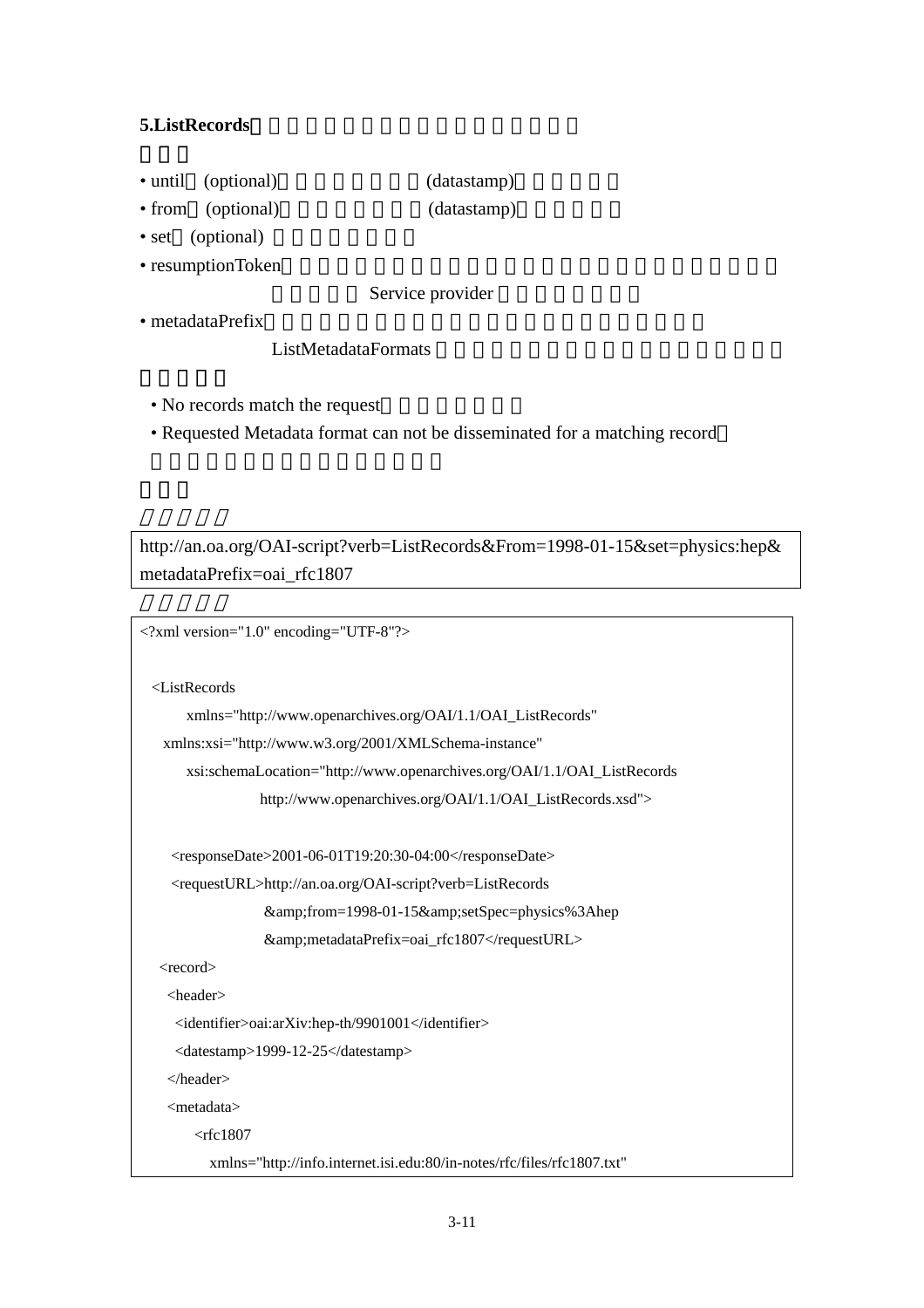```
 xmlns:xsi="http://www.w3.org/2001/XMLSchema-instance" 
          xsi:schemaLocation= 
               "http://info.internet.isi.edu:80/in-notes/rfc/files/rfc1807.txt 
                http://www.openarchives.org/OAI/1.1/rfc1807.xsd"> 
           <bib-version>v2</bib-version> 
          \langleid>hep-th/9901001\langleid>
           <entry>January 1, 1999</entry> 
       <title>Investigations of Radioactivity</title> 
       <author>Ernest Rutherford</author> 
       <date>March 30, 1999</date> 
        \langlerfc1807>
   </metadata> 
      <about> 
       <dc xmlns="http://purl.org/dc/elements/1.1/" 
          xmlns:xsi="http://www.w3.org/2001/XMLSchema-instance" 
          xsi:schemaLocation="http://purl.org/dc/elements/1.1/ 
                                    http://www.openarchives.org/OAI/1.1/dc.xsd"> 
         <publisher>Los Alamos arXiv</publisher> 
         <rights>Metadata may be used without restrictions as long as the oai 
          identifier remains attached to it.</rights>
      \langledc>
      </about> 
 </record> 
 <record>
   <header> 
    <identifier>oai:arXiv:hep-th/9901004</identifier> 
    <datestamp>1999-12-26</datestamp> 
   </header> 
\langlerecord\rangle <record status="deleted"> 
   <header> 
   <identifier>oai:arXiv:hep-th/9901007</identifier>
    <datestamp>1999-12-21</datestamp> 
   </header> 
\langlerecord\rangle </ListRecords>
```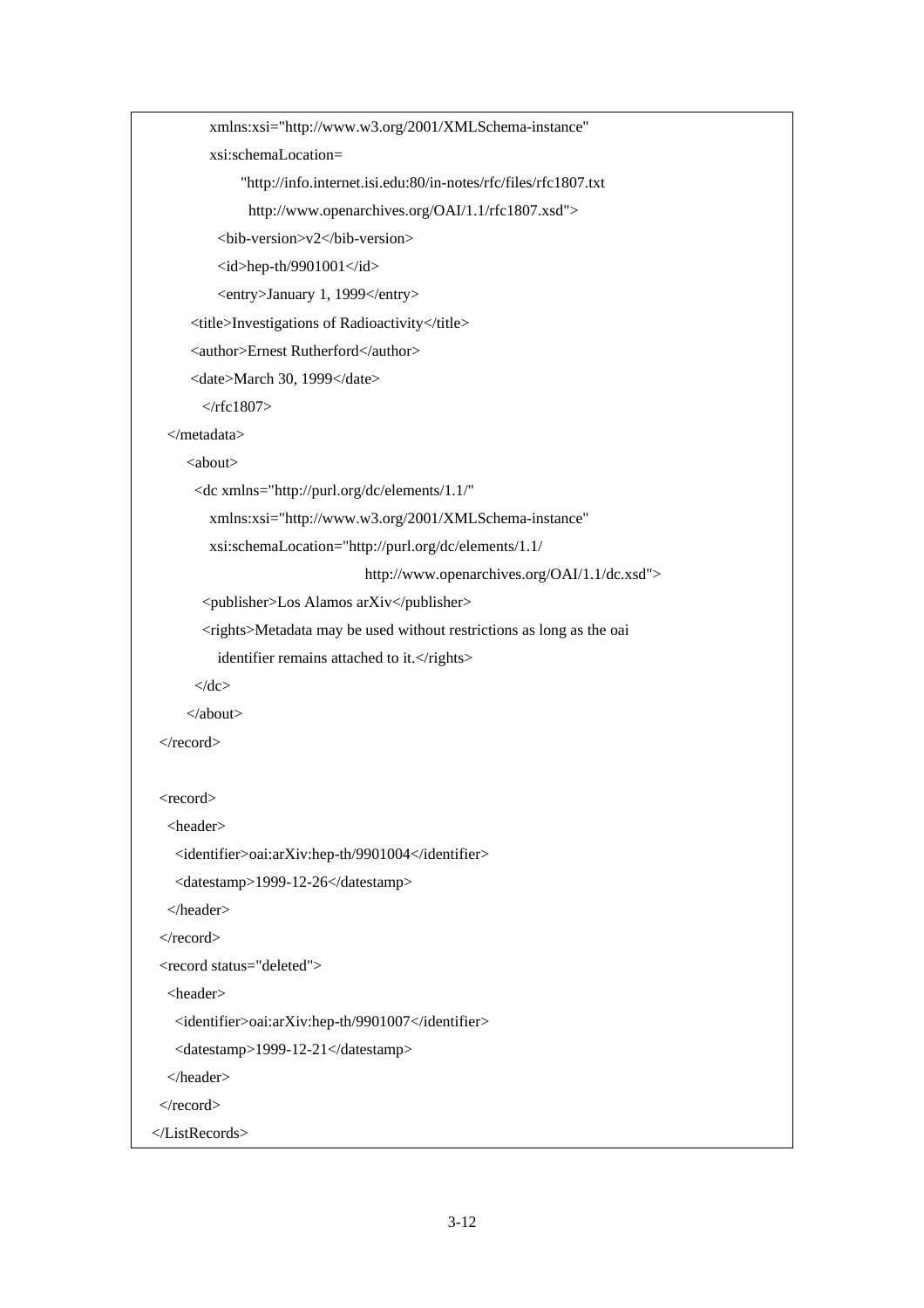## **6.ListSets**:取得儲存器的資料集結構。

• resumptionToken

Service provider

• Repository contains no set hierarchy

http://an.oa.org/OAI-script?verb=ListSets

```
<?xml version="1.0" encoding="UTF-8"?> 
   <ListSets 
        xmlns="http://www.openarchives.org/OAI/1.1/OAI_ListSets" 
    xmlns:xsi="http://www.w3.org/2001/XMLSchema-instance" 
        xsi:schemaLocation="http://www.openarchives.org/OAI/1.1/OAI_ListSets 
                          http://www.openarchives.org/OAI/1.1/OAI_ListSets.xsd"> 
    <responseDate>2001-06-01T19:20:30-04:00</responseDate>
     <requestURL>http://an.oa.org/OAI-script?verb=ListSets</requestURL> 
  <set> <setSpec>Oceanside</setSpec> 
    <setName>Oceanside University of Nebraska</setName>
   \langleset\rangle<set> <setSpec>Oceanside:CompEnt</setSpec> 
     <setName>Department of Computational Entomology</setName> 
   \langleset\rangle\leqset> <setSpec>Oceanside:MetPhen</setSpec> 
     <setName>Department of Metaphysical Phenomenology</setName> 
   \langleset\rangle\leqset><setSpec>ValleyView</setSpec>
    <setName>Valley View University of Florida</setName>
```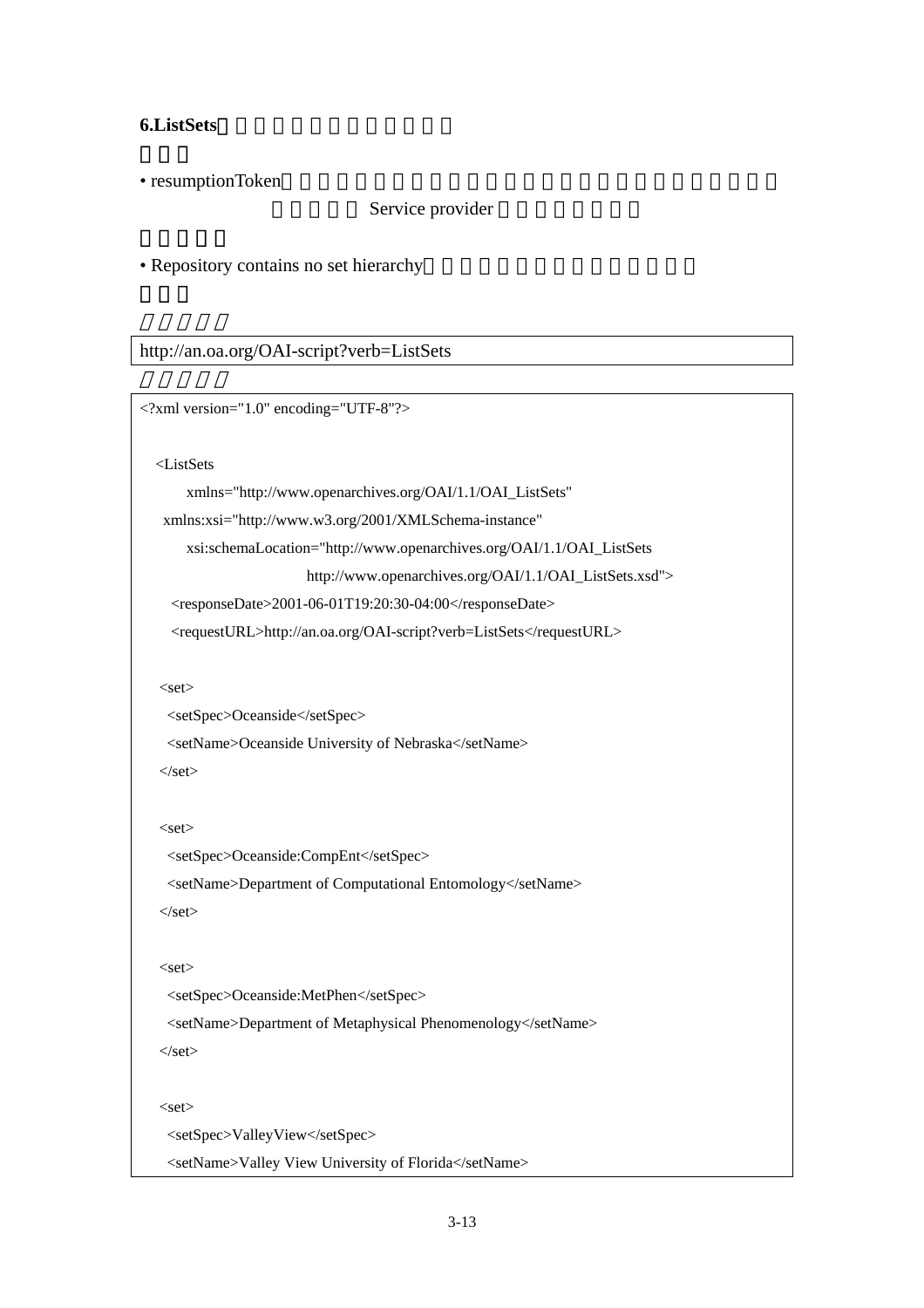```
\langleset\rangle
```
 $\leq$ set $>$ 

<setSpec>ValleyView:Fren</setSpec>

<setName>Department of Frenetics</setName>

 $\langle$ set $>$ 

 $\leq$ set $>$ 

<setSpec>ValleyView:Hist</setSpec>

<setName>Department of Histrionics</setName>

 $\langle$ set $>$ 

</ListSets>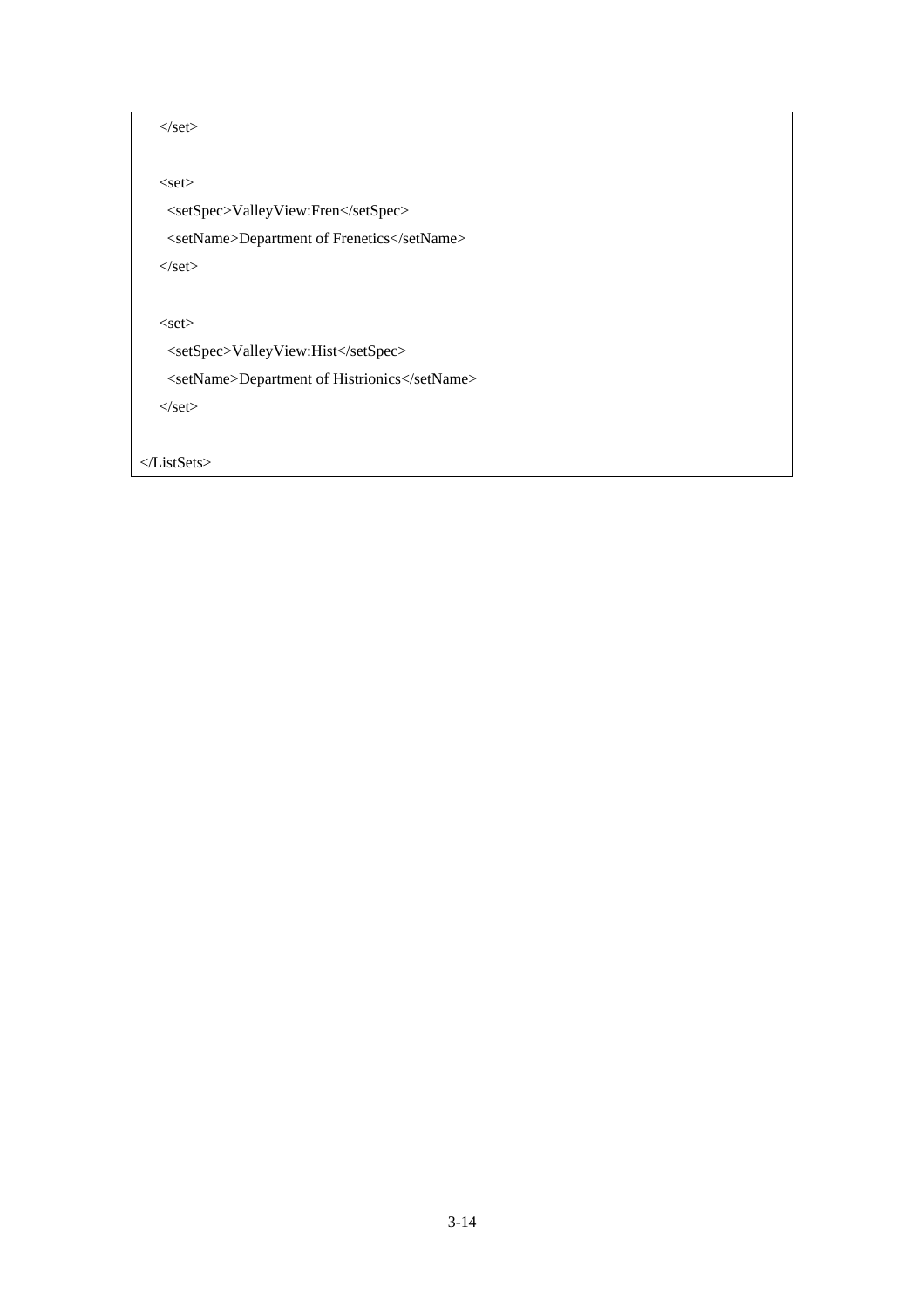# **Simple Object Access Protocol**

 $WWW$ 

這些系統不單面臨了新的需求挑戰(隨著 WWW 的進步),同時又肩負著與舊有 擔。而以 WWW 的角度來看,便是由靜態的全球資訊網絡,轉變為動態的全球 Web Web Service Web

目前發展所面臨的問題,是如何整合與協調各個 Web 服務的執行階段,使 工作能夠藉由一個或多個 Web 服務來完成。而 Web 服務大都有異質特性 Heterogeneity 甚至是不同的連結方式。因此在這些 Web 服務元件的連結溝通上,便形成了一 Simple Object Access Protocol, SOAP **808P** SOAP HTTP XML SOAP XML 用程式可以藉此透過 HTTP 來進行溝通。其實為達到這類目的,已經有許多的通 訊標準被開發出來,且發展的時日也不算短,如各種遠端程序呼叫(Remote Procedure Call, RPC  $\sim$  DCOM RMI OMG IIOP 但是由於目前的需求,是偏向如何讓許多 Web 服務做有效的溝通,因此這些強 Server/Client HTTP Web HTTP

3-15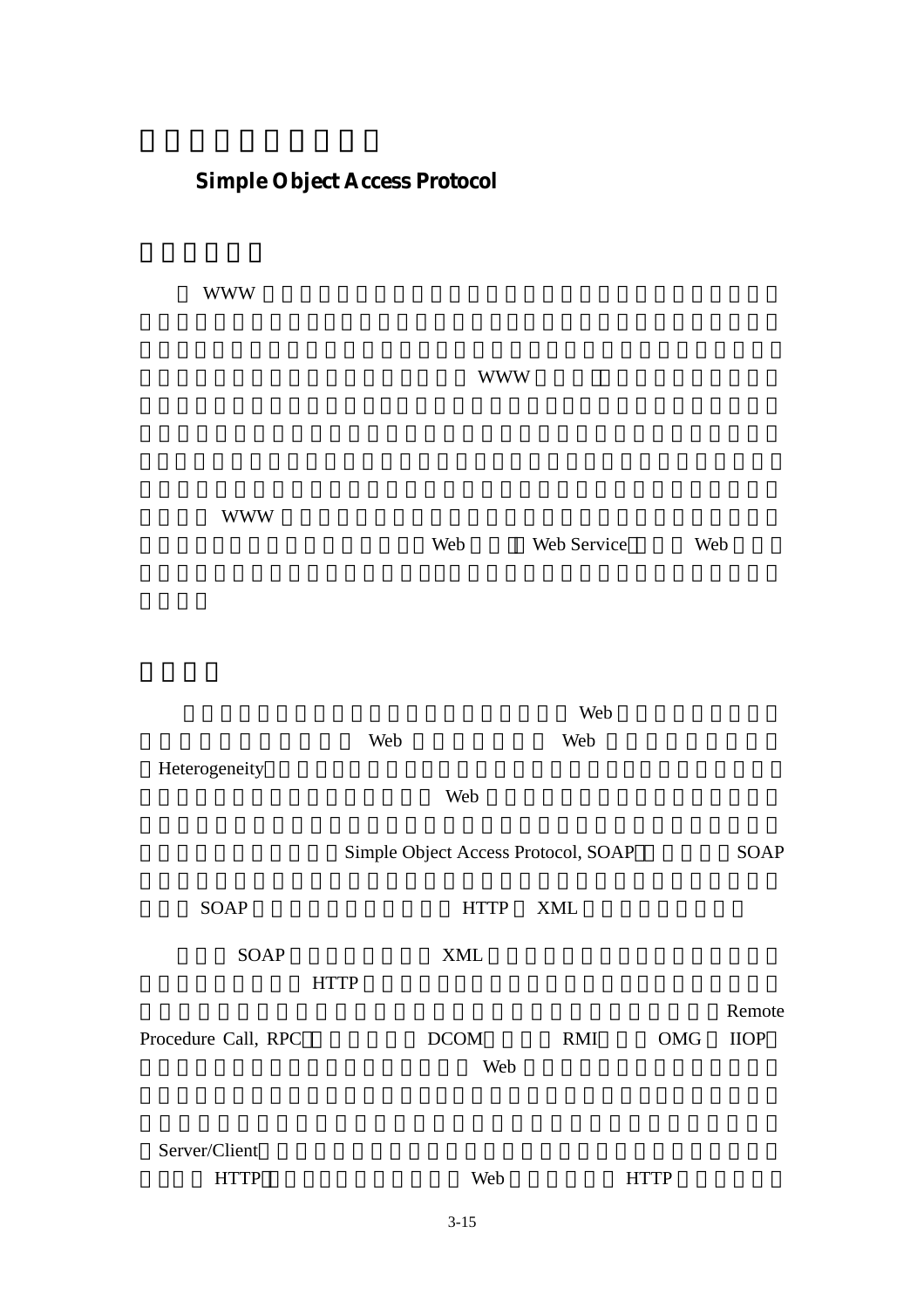| SOAP                          |             |            |             | DevelopMentor UserLand |             |                     | <b>IETF</b> Internet |
|-------------------------------|-------------|------------|-------------|------------------------|-------------|---------------------|----------------------|
| <b>Engineering Task Force</b> |             |            |             | SOAP                   |             | SOAP <sub>1.1</sub> |                      |
| IBM                           | Lotus       |            |             |                        |             |                     |                      |
|                               |             |            | SOAP        |                        |             |                     | SOAP                 |
|                               |             |            |             |                        |             |                     |                      |
|                               | <b>SOAP</b> | 1.1        | 2000/05/08  |                        |             | W3C                 |                      |
|                               | 1.2         |            | W3C         |                        | SOAP        |                     |                      |
|                               |             |            |             |                        |             |                     |                      |
| 1.                            | <b>SOAP</b> |            | lightweight |                        |             |                     |                      |
| 2.                            | <b>SOAP</b> |            |             |                        |             |                     |                      |
| 3.                            | <b>SOAP</b> |            | <b>HTTP</b> |                        |             |                     |                      |
| 4.                            | <b>SOAP</b> |            |             |                        | DCOM RMI    |                     |                      |
| 5.                            | <b>SOAP</b> |            |             |                        |             |                     |                      |
| 6.                            | SOAP        | <b>XML</b> |             |                        |             |                     |                      |
| 7.                            | <b>SOAP</b> |            |             |                        |             |                     |                      |
| 8.                            | SOAP        | W3C        |             |                        |             |                     |                      |
| 9.                            | SOAP        | W3C        |             |                        |             |                     |                      |
|                               |             |            |             |                        | <b>SOAP</b> |                     |                      |
|                               |             |            |             |                        |             |                     |                      |

|         | <b>SOAP</b> |             | <b>SOAP</b> |  |
|---------|-------------|-------------|-------------|--|
| Message |             |             | <b>XML</b>  |  |
|         |             |             |             |  |
| ↘       | <b>SOAP</b> | Envelop     | <b>SOAP</b> |  |
| ↘       | <b>SOAP</b> | Header      |             |  |
|         |             |             |             |  |
| ↘       | <b>SOAP</b> | <b>Body</b> |             |  |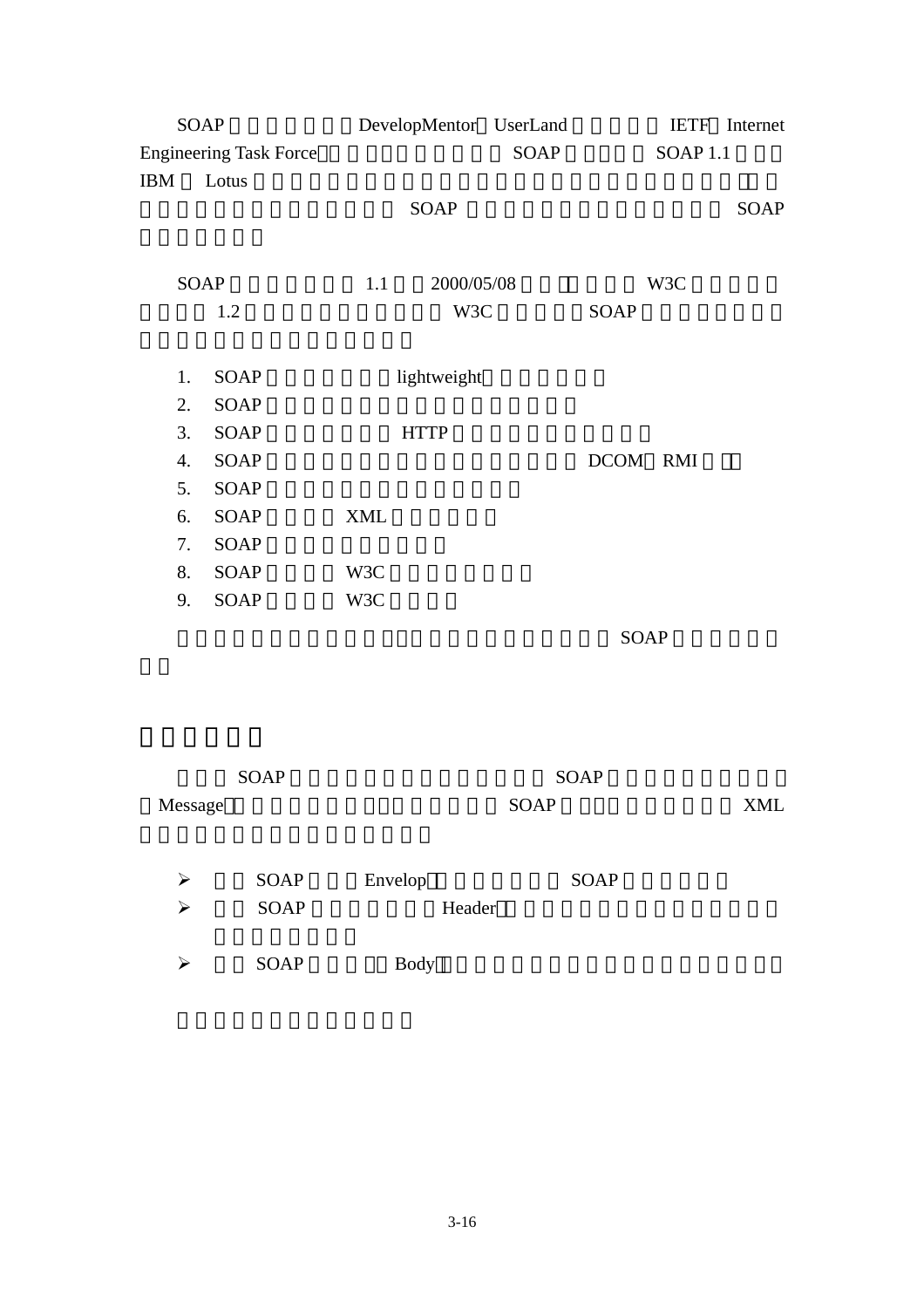



(
INT Media Group, Incorporated)

SOAP Request

<SOAP-ENV:Envelope> <SOAP-ENV:Body> <xmlns:m="http://www.stock.org.tw/stock" /> <m:GetStockPrice> <StockName> </StockName> </m:GetStockPrice> </SOAP-ENV:Body> </SOAP-ENV:Envelope>

StockName

遞的參數項目,"台積電"則為參數值,而 StockPrice 則將會是傳回值項目的名稱。 SOAP Response <SOAP-ENV:Envelope> <SOAP-ENV:Body> <xmlns:m="http://www.stock.org.tw/stock" /> <m:GetStockPriceResponse> <Price>63.5</Price> </m:GetStockPriceResponse>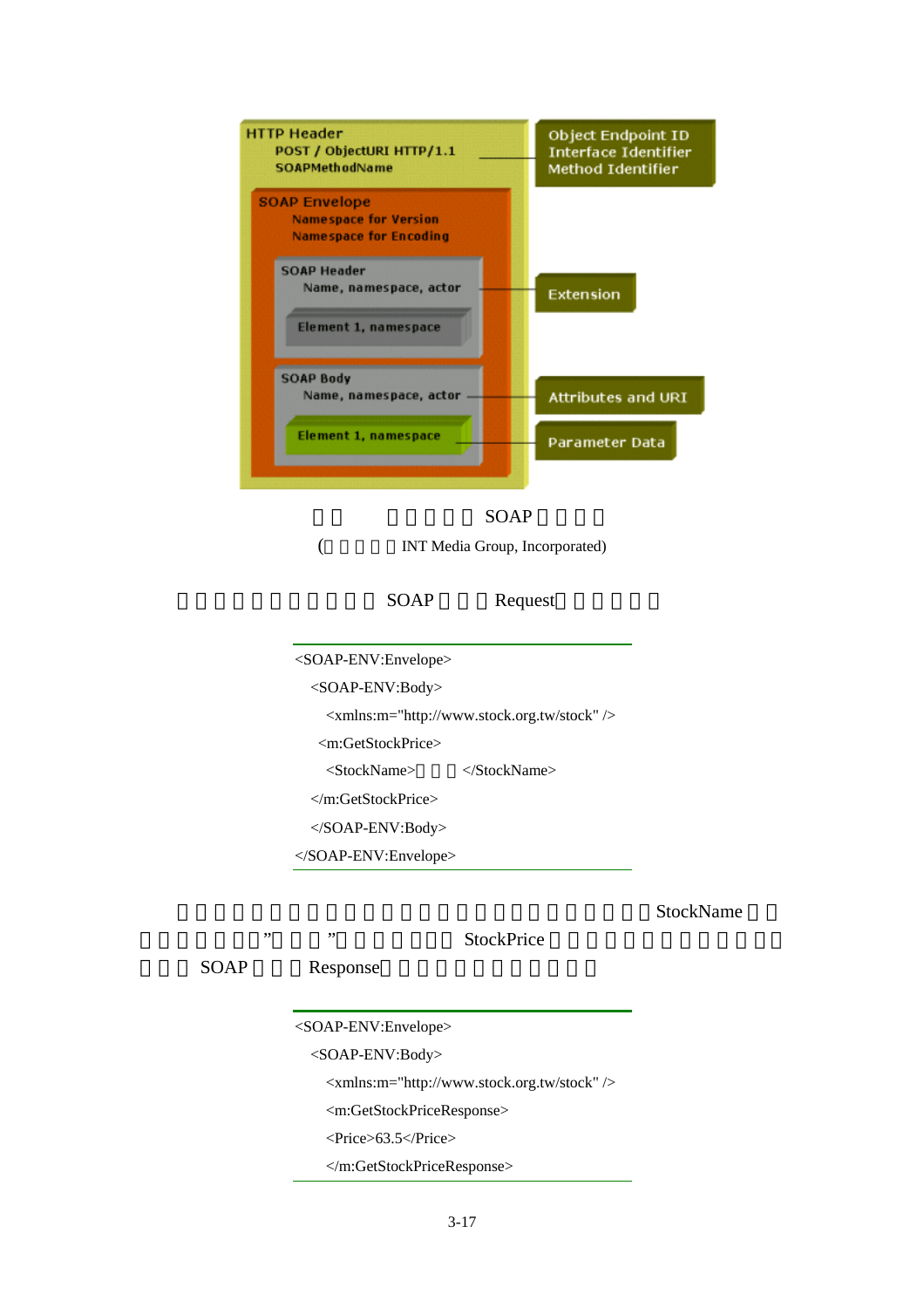## </SOAP-ENV:Body>

</SOAP-ENV:Envelope>

#### SOAP SOAP SOAP

|                       | <b>SOAP</b> | XML                             |
|-----------------------|-------------|---------------------------------|
| $\blacktriangleright$ | <b>SOAP</b> | <b>SOAP</b> Envelop             |
| $\triangleright$      | SOAP        | <b>SOAP</b> Header              |
| $\triangleright$      | <b>SOAP</b> | <b>SOAP Body</b>                |
| $\triangleright$      | <b>SOAP</b> | <b>SOAP</b> Envelope namespaces |
| $\triangleright$      | <b>SOAP</b> | <b>SOAP</b> Encoding namespaces |
| $\triangleright$      | <b>SOAP</b> | <b>DTD</b>                      |
|                       | <b>SOAP</b> | XML                             |
|                       |             |                                 |

| 1. SOAP client           | SOAP                 |             |      |
|--------------------------|----------------------|-------------|------|
| 2. SOAP service provider |                      | SOAP        |      |
| 3. SOAP server           |                      | SOAP client | SOAP |
|                          | SOAP service provide |             |      |

 $SOP$ 

## 問題。但無論如何,在 W3C 的努力推動下,SOAP 極有可能成為未來物件存取

| Microsoft Corp.    | DevelopMentor                        | Userland Software                    | <b>IBM</b>       | Lotus Development |
|--------------------|--------------------------------------|--------------------------------------|------------------|-------------------|
|                    | Inc.                                 |                                      |                  | Corp.             |
| ActiveState Tool   | lAriba Inc.                          | <b>BORN</b> Information Commerce One |                  | Compaq Computer   |
| Corp.              |                                      | Services Inc.                        | Inc.             | Corp.             |
| Extensibility Inc. | <b>IONA</b> Technologies Intel Corp. |                                      | ObjectSpace Inc. | Rogue Wave        |
|                    | <b>PLC</b>                           |                                      |                  | Software Inc.     |
| <b>SAP</b>         | Scriptics Corp.                      | lSecret Labs AB                      | Zveno Pty. Ltd.  |                   |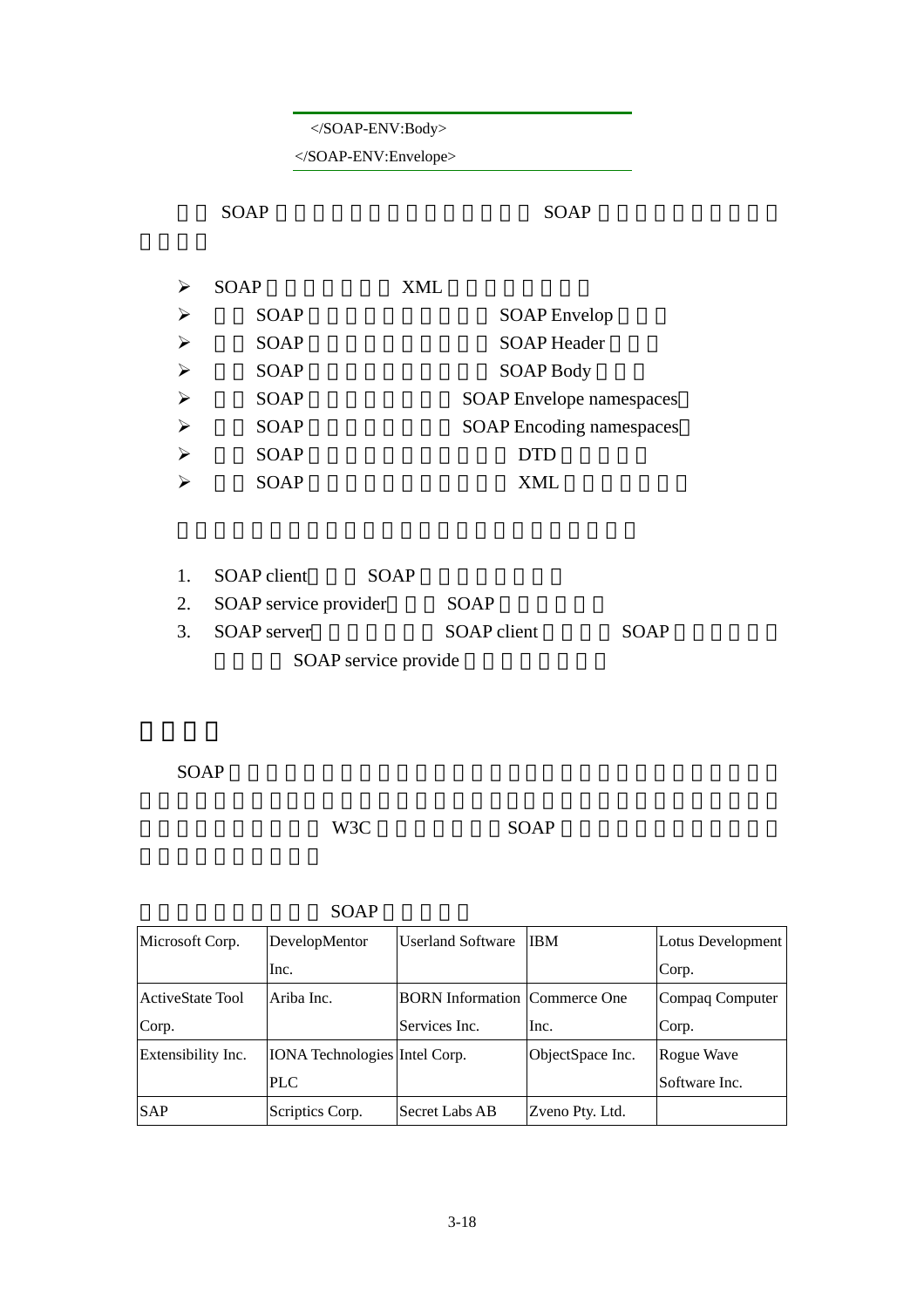# **OPENURL**

Internet **Example** 2014 **Internet** 

一。也因為 Internet 的推出,使得資訊無遠弗界得以實現,反應到學術界則更為

**Internet** 是精湛的人。

 $ID$ 

 $3$ 

## OPENURL Web OPENURL

OPENURL Web (Tag) Web

INTERNET

(Source)

1. (Source) Internet OPENURL (Smart Deep Linking) 2. (Target)

OPENURL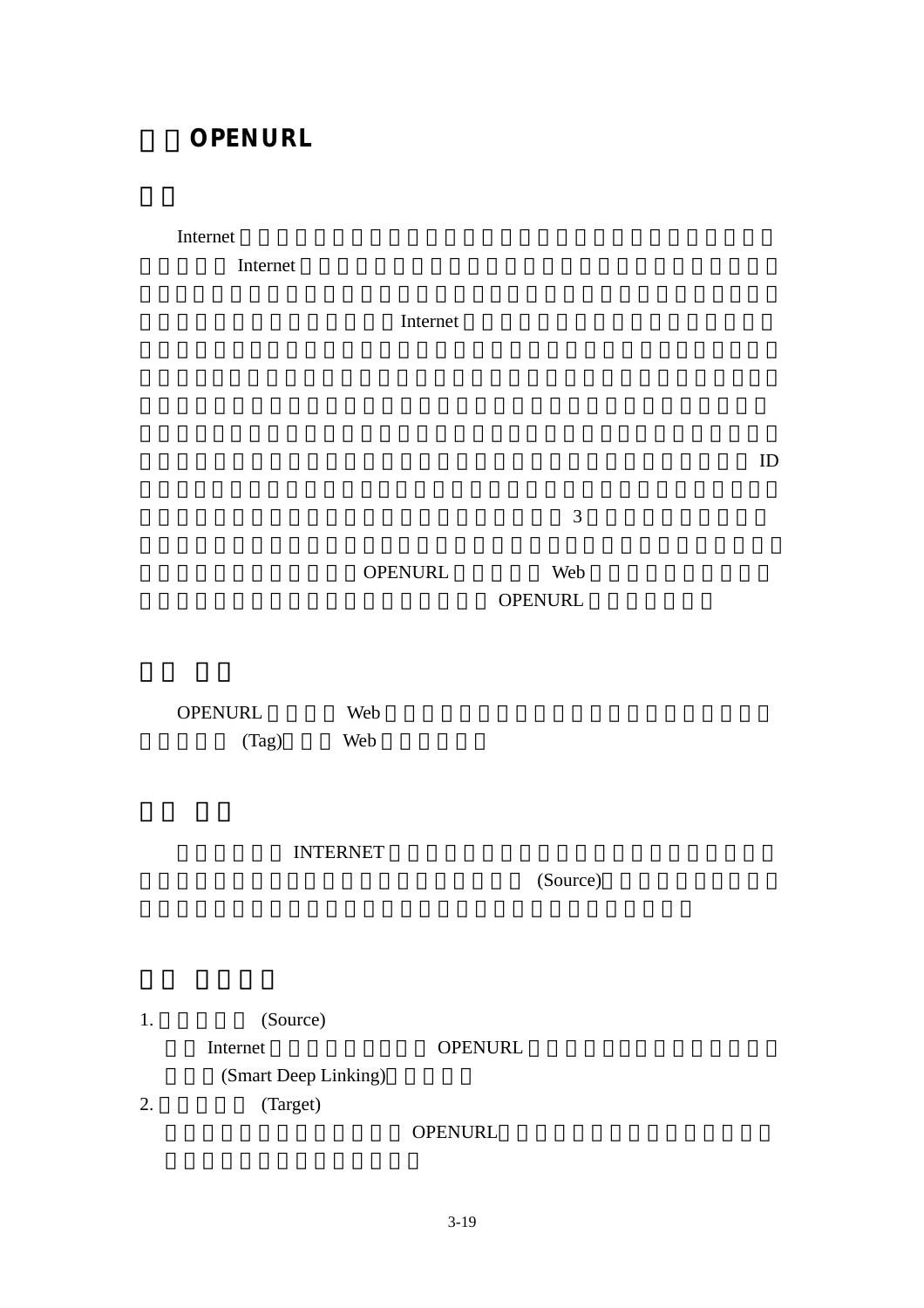



OPENURL Internet CGI HTTP

GET HTTP POST OPENURL

1. BASE-URL

2. DESCRIPTION

1. BASE-URL

OPENURL http://www.sfx.co.il/sfxmenu

2. DESCRIPTION

metadata

metadata &&

: DESCRIPTION ::= ( ORIGIN-DESCRIPTION '&' )? OBJECT-DESCRIPTION | OBJECT-DESCRIPTION ( '&' ORIGIN-DESCRIPTION )?

OPENURL DESCRIPTION --ORIGIN-DESCRIPTION --OBJECT-DESCRIPTION

z **ORIGIN-DESCRIPTION**  ORIGIN-DESCRIPTION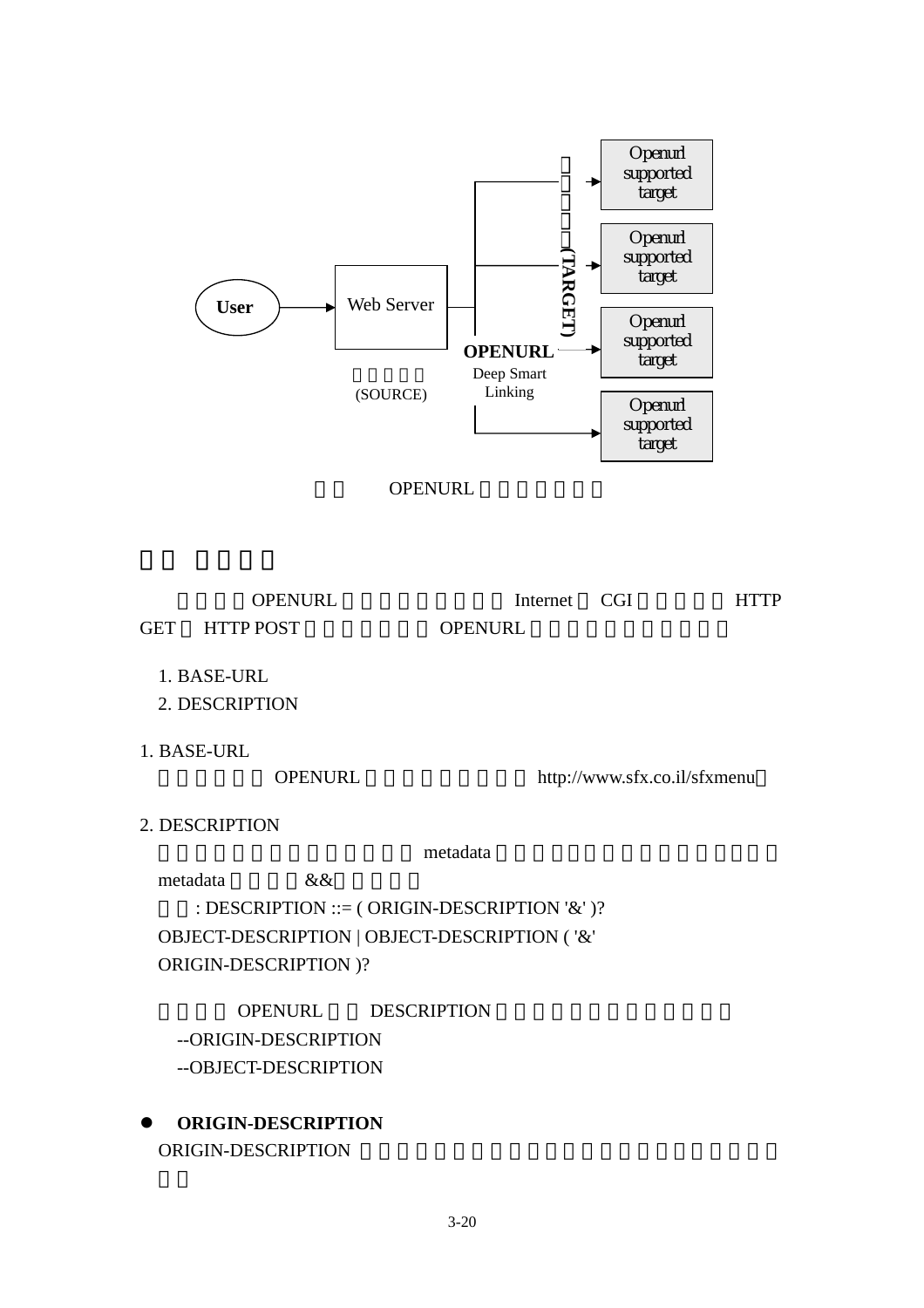## ORIGIN-DESCRIPTION ::= sid '=' VendorID ':' DatabaseID

VendorID DatabaseID Escaped VendorID DatabaseID ":" OPENURL VendorID DatabaseID ":" ORIGIN-DESCRIPTION OBJECT-DESCRIPTION (  $\begin{array}{ccc} & \hspace{1.5cm} & \hspace{1.5cm} \text{LOCAL-IDENTIFYER-ZONE} \end{array}$ 

ORIGIN-DESCRIPTION

## ORIGINAL-DESCRIPTION :

- $\bullet$  sid=Ovid:Medline
- $\bullet$  sid=ERL:BX4
- ♦ sid=EBSCO:MFA

## $\bullet$  **OBJECT-DESCRIPTION**

OBJECT-DESCRIPTION ::= ZONE ( '&' ZONE) \* ZONE ::= (GLOBAL-IDENTIFIER-ZONE | OBJECT-METADATA-ZONE | LOCAL-IDENTIFIER-ZONE)

(Tag)  $(Value)$  ZONE

ZONE

- ♦ GLOBAL-IDENTIFIER-ZONE
- ♦ OBJECT-METADATA-ZONE
- ♦ LOCAL-IDENTIFIER-ZONE

GLOBAL-IDENTIFIER-ZONE OBJECT-METADATA-ZONE LOCAL-IDENTIFIER-ZONE OPENURL ZONE OBJECT-DESCRIPTION

## **GLOBAL-IDENTIFIER-ZONE**

 $GLOBAL$ -IDENTIFIER-ZONE  $::=$  'id' '='  $GLOBAL$ -NAMESPACE ':' GLOBAL-IDENTIFIER ( '&' 'id' '=' GLOBAL-NAMESPACE ':' GLOBAL-IDENTIFIER)\* GLOBAL-NAMESPACE ::= ( 'doi' | 'pmid' | 'bibcode' | 'oai' ) GLOBAL-IDENTIFIER ::= VCHAR+ OPENURL GLOBAL-IDENTIFIER-ZONE doi pmid,bibcode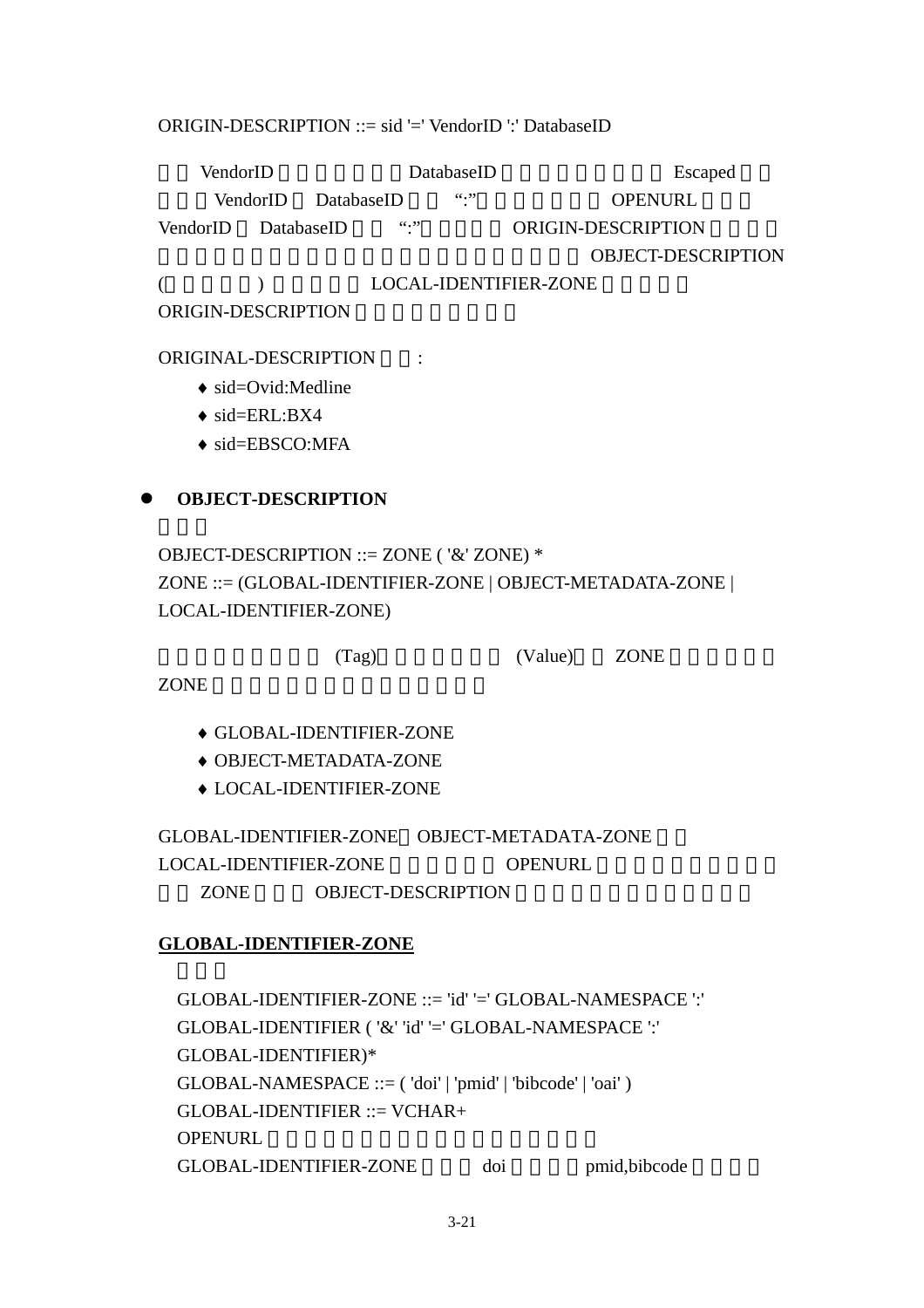## GLOBAL-IDENTIFIER-ZONE OPENURL (TARGET) (SOURCE) LOCAL-IDENTIFIER-ZONE (

OPENURL (global)

identifier)

- ♦ **doi** *: digital object identifier*
- ♦ **pmid** *: PubMed identifier*
- ♦ **bibcode** *: identifier used in Astrophysics Data System*
- ♦ **oai** *: identifier used in the Open Archives initiative*

## **GLOBAL-IDENTIFIER-ZONE**

id=doi:123/345678&id=pmid:202123 BASE-URL, OPENURL http://sfxserver.uni.edu/sfxmenu?id=doi:123/345678&id=pmid:202123  $\frac{2}{\pi}$  2 (global identifier) Metadata

## **OBJECT-METADATA-ZONE**

OBJECT-METADATA-ZONE ::= META-TAG '=' META-VALUE (& META-TAG '=' META-VALUE) \* META-TAG ::= ( 'genre' | 'aulast' | 'aufirst' | 'auinit' | 'auinit1' | 'auinitm' | 'coden' | 'issn' | 'eissn' | 'isbn' | 'title' | 'stitle' | 'atitle' | 'volume' | 'part' | 'issue' | 'spage' | 'epage' | 'pages' | 'artnum' | 'sici' | 'bici' | 'ssn' | 'quarter' | 'date' ) META-VALUE ::= VCHAR+

OBJECT-METADATA-ZONE OPENURL OPENURL (TARGET)

(SOURCE)

正確的放入該標籤所應給予的資料,服務提供者(TARGET)就能根據已經定

**OPENURL** 

META-TAG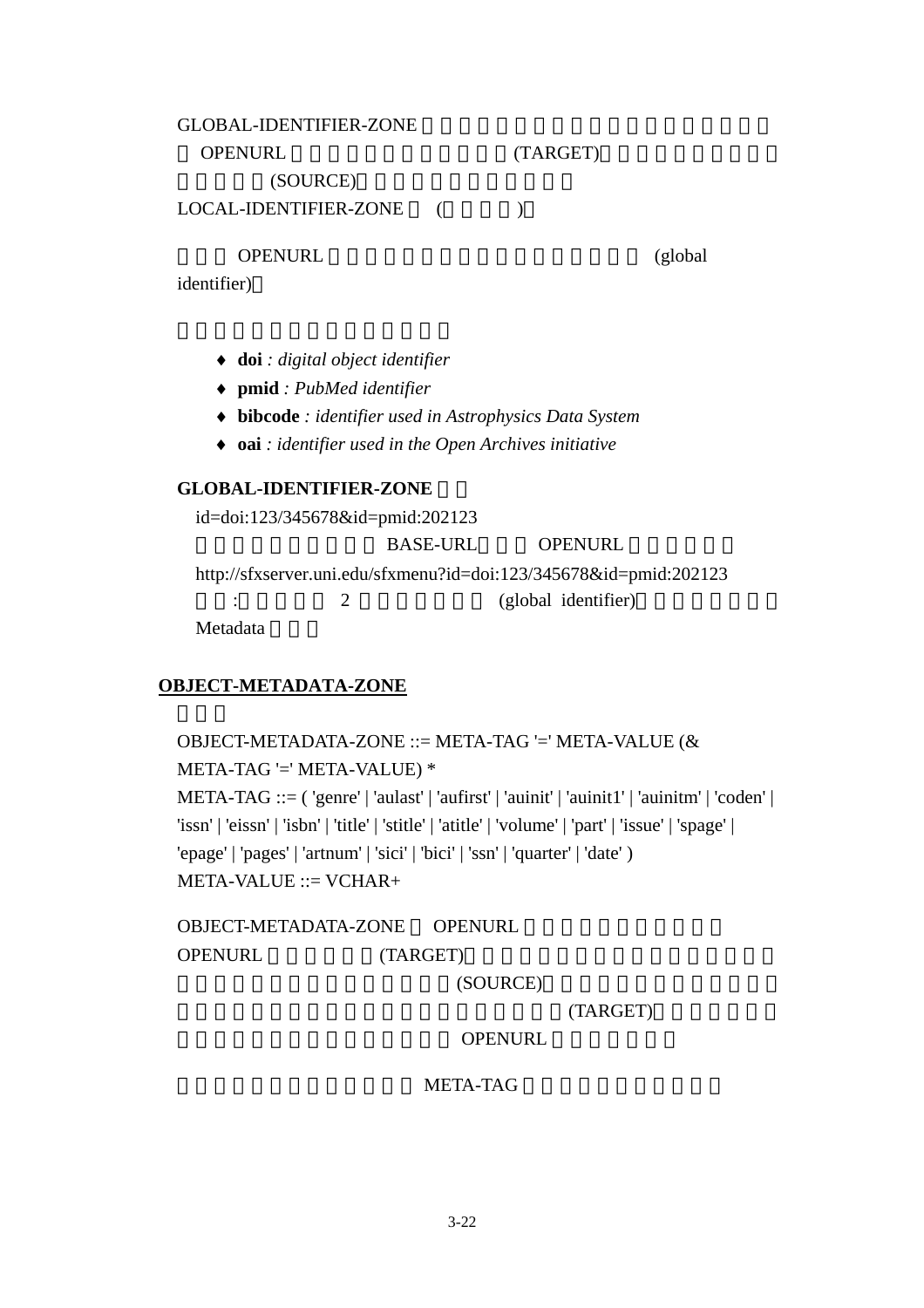| <b>META-TAG</b> | value             | description                                                                                                                              |  |
|-----------------|-------------------|------------------------------------------------------------------------------------------------------------------------------------------|--|
| genre           | bundles:          |                                                                                                                                          |  |
|                 | journal           | volume of a journal issue of a journal<br>a journal                                                                                      |  |
|                 | book              | a book                                                                                                                                   |  |
|                 | conference        | a publication bundling proceedings of a conference                                                                                       |  |
|                 | individual items: |                                                                                                                                          |  |
|                 | article           | a journal article                                                                                                                        |  |
|                 | preprint          | a preprint                                                                                                                               |  |
|                 | proceeding        | a conference proceeding                                                                                                                  |  |
|                 | bookitem          | an item that is part of a book                                                                                                           |  |
| aulast          |                   | A string with the first author's last name                                                                                               |  |
| aufirst         |                   | A string with the first author's first name                                                                                              |  |
| auinit          |                   | A string with the first author's first and middle initials                                                                               |  |
| auinit1         |                   | A string with the first author's first initial                                                                                           |  |
| auinitm         |                   | A string with the first author's middle initials                                                                                         |  |
|                 |                   |                                                                                                                                          |  |
| issn            |                   | An ISSN number                                                                                                                           |  |
| eissn           |                   | An electronic ISSN number                                                                                                                |  |
| coden           |                   | <b>A CODEN</b>                                                                                                                           |  |
| isbn            |                   | An ISBN number                                                                                                                           |  |
| sici            |                   | A SICI of a journal article volume or issue Compliant with<br>ANSI/NISO Z39.56-1996 Version 2 (see<br>http://sunsite.berkeley.edu/SICI/) |  |
| bici            |                   | A BICI for a section of a book to which an ISBN has been<br>assigned Compliant with http://www.niso.org/bici.html                        |  |
| title           |                   | The title of a bundle (journal, book, conference)                                                                                        |  |
| stitle          |                   | The abbreviated title of a bundle                                                                                                        |  |
| atitle          |                   | The title of an individual item (articlepreprint, conference<br>proceeding, part of a book)                                              |  |
|                 |                   |                                                                                                                                          |  |
| volume          |                   | The volume of a bundle                                                                                                                   |  |
| part            |                   | The part of a bundle                                                                                                                     |  |
| issue           |                   | The issue of a bundle                                                                                                                    |  |
| spage           |                   | The start page of an individual item in a bundle                                                                                         |  |
| epage           |                   | The end page of an individual item in a bundle                                                                                           |  |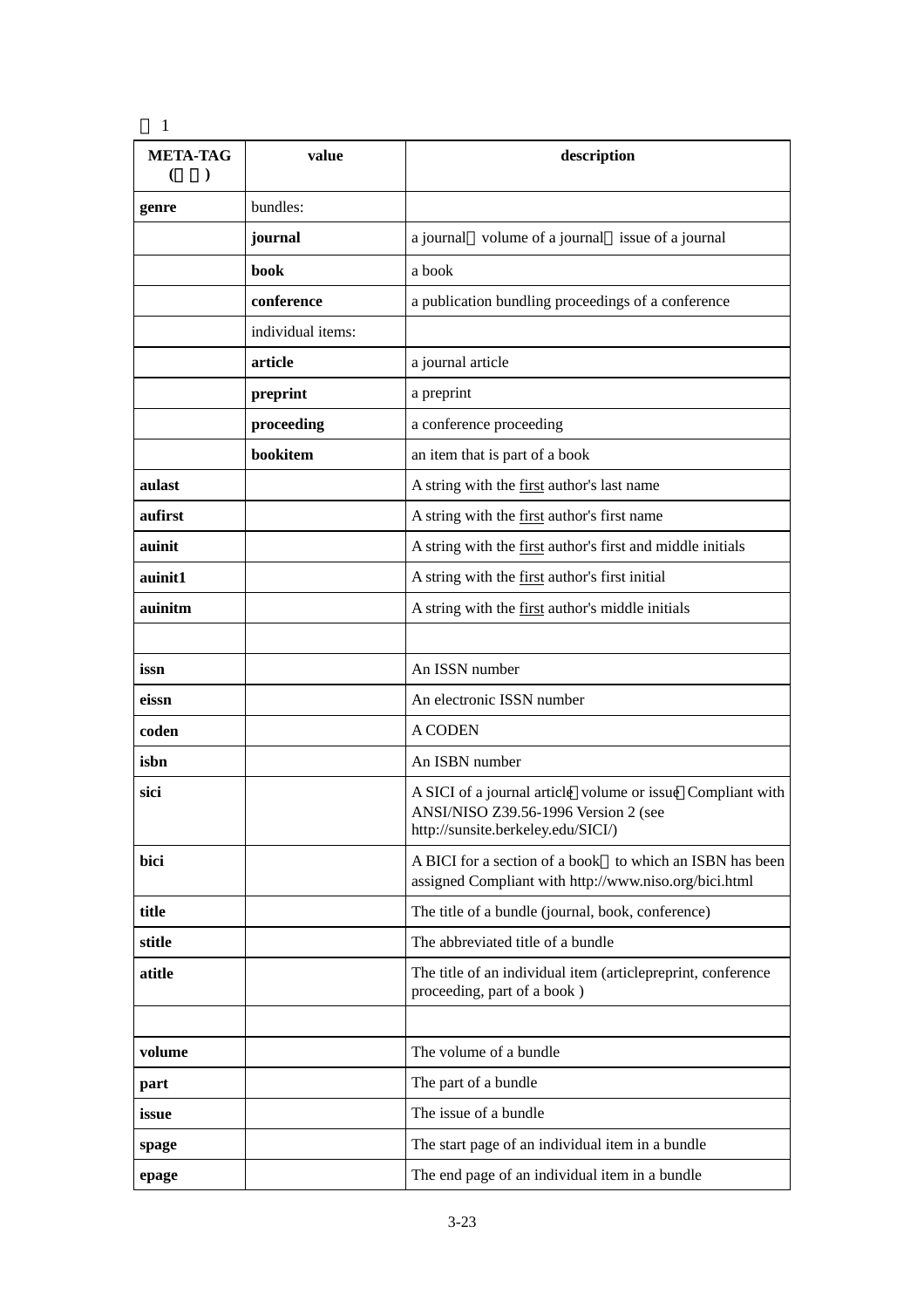| <b>META-TAG</b> | value                                          | description                                                                                                                                                                                                                                                                                                                                                                                                                        |
|-----------------|------------------------------------------------|------------------------------------------------------------------------------------------------------------------------------------------------------------------------------------------------------------------------------------------------------------------------------------------------------------------------------------------------------------------------------------------------------------------------------------|
| pages           |                                                | Pages covered by an individual item in a bundle<br>The<br>format of this field is 'spage-epage'                                                                                                                                                                                                                                                                                                                                    |
| artnum          |                                                | The number of an individual item in cases where there are<br>no pages available.                                                                                                                                                                                                                                                                                                                                                   |
| date            | YYYY-MM-DD<br>YYYY-MM<br>YYYY                  | The publication date of the item or bundle encoded in the<br>"Complete date" variant of ISO8601 (see<br>http://www.w3.org/TR/NOTE-datetime). This format is<br>YYYY-MM-DD where YYYY is the four-digit year<br>MM.<br>is the month of the year between 01 (January) and 12<br>(December), and DD is the day of the month between 01<br>and 28 or 29 or 30 or 31, depending on length of the month<br>and whether it is a leap year |
| ssn             | winter $\vert$ spring $\vert$<br>summer   fall | The season of publication                                                                                                                                                                                                                                                                                                                                                                                                          |
| quarter         | 1 2 <br>$\vert 3 \vert 4$                      | The quarter of publication                                                                                                                                                                                                                                                                                                                                                                                                         |

## 1 genres

| $\overline{2}$ |                           |                          |                           |                           |                           |                          |                           |  |  |
|----------------|---------------------------|--------------------------|---------------------------|---------------------------|---------------------------|--------------------------|---------------------------|--|--|
|                | genre                     |                          |                           |                           |                           |                          |                           |  |  |
|                |                           |                          | individual items          | bundles                   |                           |                          |                           |  |  |
|                | article                   | preprint                 | proceeding bookitem       |                           | book                      | journal                  | conference                |  |  |
| aulast         | $\mathbf X$               | $\mathbf X$              | $\mathbf X$               | $\mathbf X$               | $\mathbf X$               |                          | $\mathbf X$               |  |  |
| aufirst        | X                         | X                        | X                         | $\boldsymbol{\mathrm{X}}$ | $\boldsymbol{\mathrm{X}}$ | $\overline{\phantom{0}}$ | $\boldsymbol{\mathrm{X}}$ |  |  |
| auinit         | X                         | X                        | X                         | X                         | X                         | $\overline{\phantom{0}}$ | X                         |  |  |
| auinit1        | $\mathbf X$               | $\mathbf X$              | $\mathbf X$               | $\mathbf X$               | $\mathbf X$               | $\overline{\phantom{a}}$ | $\mathbf X$               |  |  |
| auinitm        | $\mathbf X$               | X                        | $\mathbf X$               | $\mathbf X$               | $\mathbf X$               | $\overline{\phantom{a}}$ | $\mathbf X$               |  |  |
| issn           | $\mathbf X$               | $\overline{\phantom{a}}$ | $\mathbf X$               | $\overline{\phantom{a}}$  |                           | $\boldsymbol{X}$         | $\mathbf X$               |  |  |
| eissn          | X                         | $\overline{\phantom{a}}$ | $\boldsymbol{\mathrm{X}}$ | $\overline{\phantom{a}}$  | $\overline{\phantom{a}}$  | X                        | $\mathbf X$               |  |  |
| coden          | $\mathbf X$               | $\blacksquare$           | $\mathbf X$               | $\overline{\phantom{a}}$  | $\overline{\phantom{0}}$  | X                        | $\mathbf X$               |  |  |
| isbn           | $\overline{a}$            | ÷                        | $\mathbf X$               | X                         | X                         | $\overline{a}$           | X                         |  |  |
| sici           | $\boldsymbol{\mathrm{X}}$ | $\overline{\phantom{a}}$ | $\boldsymbol{\mathrm{X}}$ | $\blacksquare$            | $\blacksquare$            | X                        | $\mathbf X$               |  |  |
| bici           | $\overline{\phantom{a}}$  |                          | $\mathbf X$               | X                         | $\overline{\phantom{0}}$  | $\overline{\phantom{m}}$ | $\overline{\phantom{a}}$  |  |  |
| title          | X                         | $\overline{\phantom{a}}$ | X                         | X                         | X                         | X                        | $\boldsymbol{\mathrm{X}}$ |  |  |
| stitle         | $\mathbf X$               | $\overline{\phantom{a}}$ | $\mathbf X$               | $\mathbf X$               | $\mathbf X$               | $\mathbf X$              | $\mathbf X$               |  |  |
| atitle         | X                         | X                        | X                         | X                         | $\overline{\phantom{a}}$  | $\overline{a}$           | $\overline{\phantom{a}}$  |  |  |
| volume         | X                         | $\overline{\phantom{a}}$ | $\boldsymbol{\mathrm{X}}$ | X                         | X                         | X                        | $\boldsymbol{\mathrm{X}}$ |  |  |
| part           | $\mathbf X$               | $\overline{\phantom{a}}$ | $\mathbf X$               | $\mathbf X$               | $\mathbf X$               | X                        | $\mathbf X$               |  |  |
| issue          | $\mathbf X$               | $\overline{\phantom{a}}$ | $\mathbf X$               | $\overline{\phantom{a}}$  | $\overline{\phantom{a}}$  | $\mathbf X$              | $\mathbf X$               |  |  |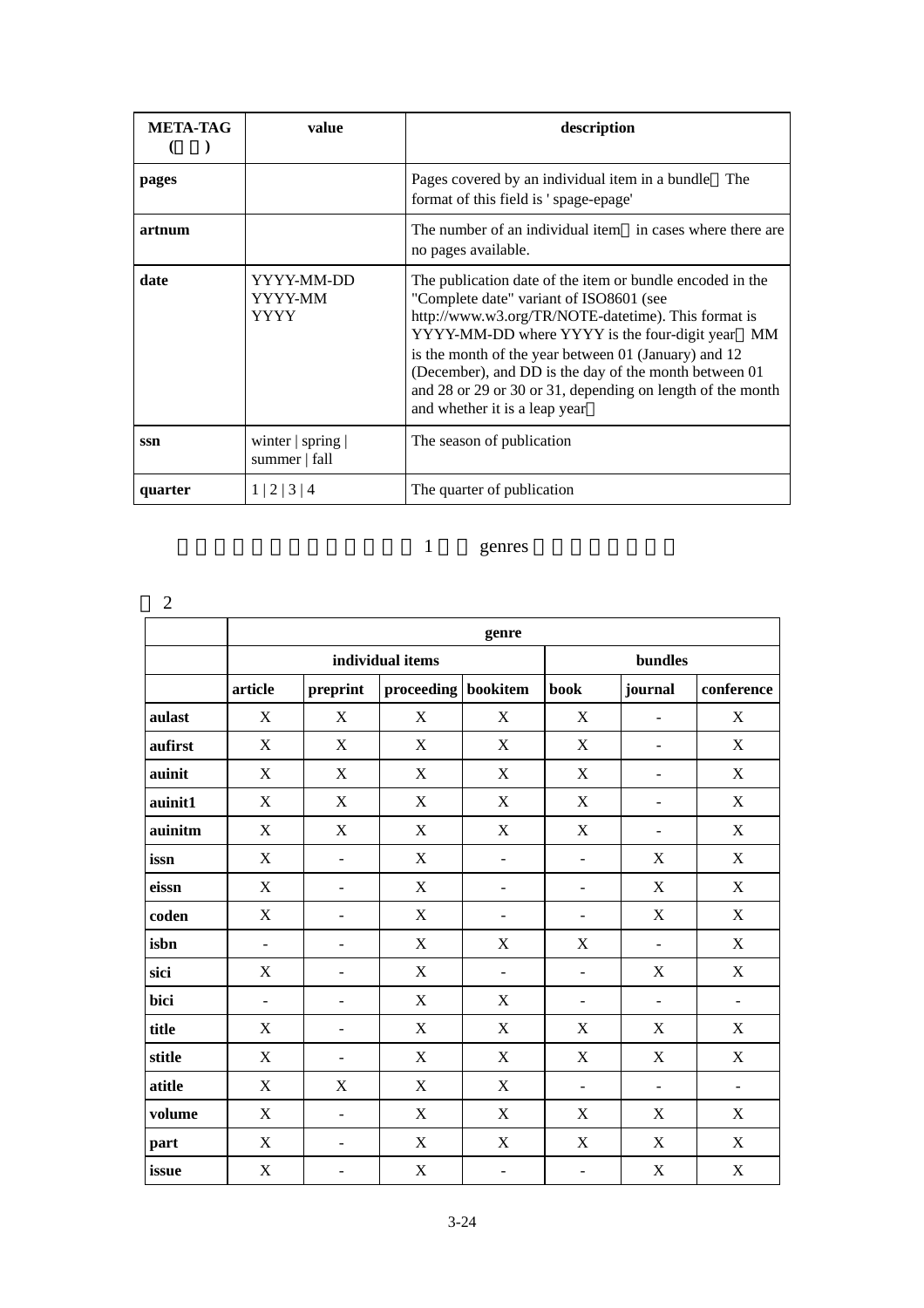|         | genre   |          |                     |         |                 |            |   |  |  |
|---------|---------|----------|---------------------|---------|-----------------|------------|---|--|--|
|         |         |          | individual items    | bundles |                 |            |   |  |  |
|         | article | preprint | proceeding bookitem | book    | journal         | conference |   |  |  |
| spage   | X       | X        | X                   | X       |                 | -          |   |  |  |
| epage   | X       | X        | X                   | X       | -               | -          |   |  |  |
| pages   | X       | X        | X                   | X       | -               | -          |   |  |  |
| artnum  | X       | X        | X                   | X       | $\qquad \qquad$ | -          | - |  |  |
| date    | X       | X        | X                   | X       | X               | X          | X |  |  |
| ssn     | X       | X        | X                   | X       | X               | X          | X |  |  |
| quarter | X       | X        | X                   | X       | X               | X          | X |  |  |

#### OBJECT-METADATA-ZONE  $\cdot$

issn=1234-5678&date=1998&volume=12&issue=2&spage=134 OBJECT-METADATA-ZONE OPENURL

http://sfxserver.uni.edu/sfxmenu?issn=1234-5678&date=1998&volume=12&issu e=2&spage=134

#### **LOCAL-IDENTIFIER-ZONE**

以下所示:

語法:

LOCAL-IDENTIFIER-ZONE ::= 'pid' '=' VCHAR+

## OBJECT-METADATA-ZONE GLOBLE-IDENTIFIER-ZONE OPENURL

Pid (Private identifier)

OPENURL LOCAL-IDENTIFIER-ZONE ORIGIN-DESCRIPTION LOCAL-IDENTIFIER-ZONE LOCAL-IDENTIFIER-ZONE

**Escape** 

## LOCAL-IDENTIFIER-ZONE :

pid=<author>Smith Paul ; Klein Calvin</author>&<yr>98</yr>

 $\begin{minipage}{0.9\linewidth} \textbf{LOCAL-IDENTIFYER-ZONE} \end{minipage} \begin{minipage}{0.9\linewidth} \textbf{OPENURL} \end{minipage} \begin{minipage}{0.9\linewidth} \begin{minipage}{0.9\linewidth} \begin{minipage}{0.9\linewidth} \begin{minipage}{0.9\linewidth} \begin{minipage}{0.9\linewidth} \end{minipage} \end{minipage} \begin{minipage}{0.9\linewidth} \begin{minipage}{0.9\linewidth} \begin{minipage}{0.9\linewidth} \end{minipage} \end{minipage} \begin{minipage}{0.9\linewidth} \begin{minipage}{0.9\linewidth} \begin$ Escape  $\qquad$ : http://sfxserver.uni.edu/sfxmenu?sid=EBSCO:MFA&id=pmid:203456&pid=<aut

hor>Smith Paul ; Klein Calvin</author>&<yr>98</yr>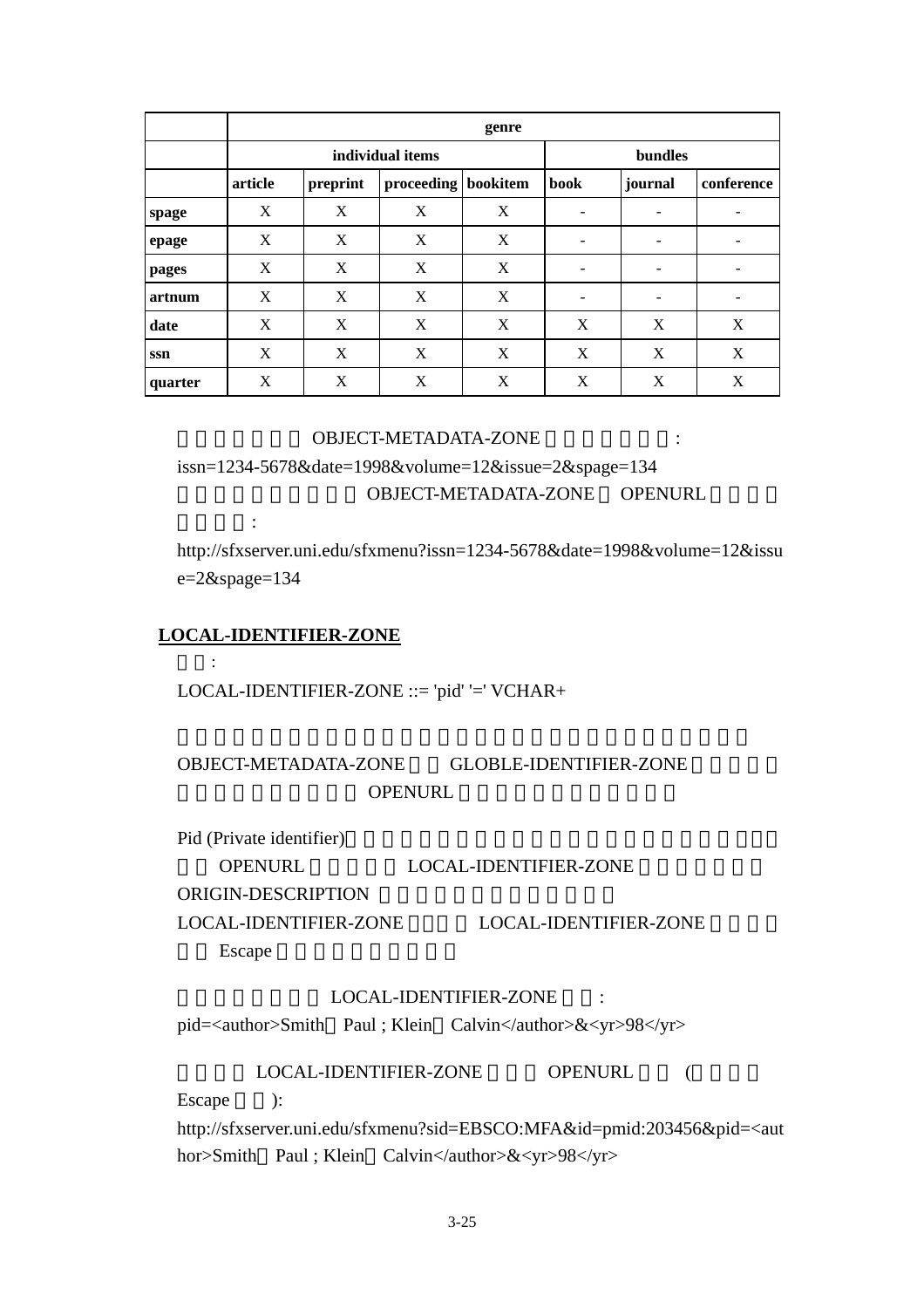http://sfxserver.uni.edu/sfxmenu?sid=EBSCO:MFA&id=pmid:203456&pid=%3 Cauthor%3ESmith%2C%20Paul%20%3B%20Klein%2C%20Calvin%3C%2Fau thor%3E&%3Cyr%3E98%2F1%3C%2Fyr%3E

## **OPENURL**

而加密後的陳述如下:

|                      |            |    |                           | (SOURCE) |  |  |
|----------------------|------------|----|---------------------------|----------|--|--|
| Ex Libris            | <b>SFX</b> |    |                           |          |  |  |
| http://www.sfxit.com |            |    | http://www.exlibris.co.il |          |  |  |
|                      |            |    |                           | (TARGET) |  |  |
| <b>OPENURL</b>       |            | 1) |                           |          |  |  |
| <b>OPENURL</b>       |            |    |                           |          |  |  |
|                      |            |    |                           |          |  |  |
|                      |            |    |                           |          |  |  |
|                      |            |    |                           |          |  |  |

| <b>OPENURL</b> |          | CGI HTTP GET | <b>HTTP POST</b> |  |
|----------------|----------|--------------|------------------|--|
|                | Internet |              |                  |  |
|                |          | (TARGET)     | (SOURCE)         |  |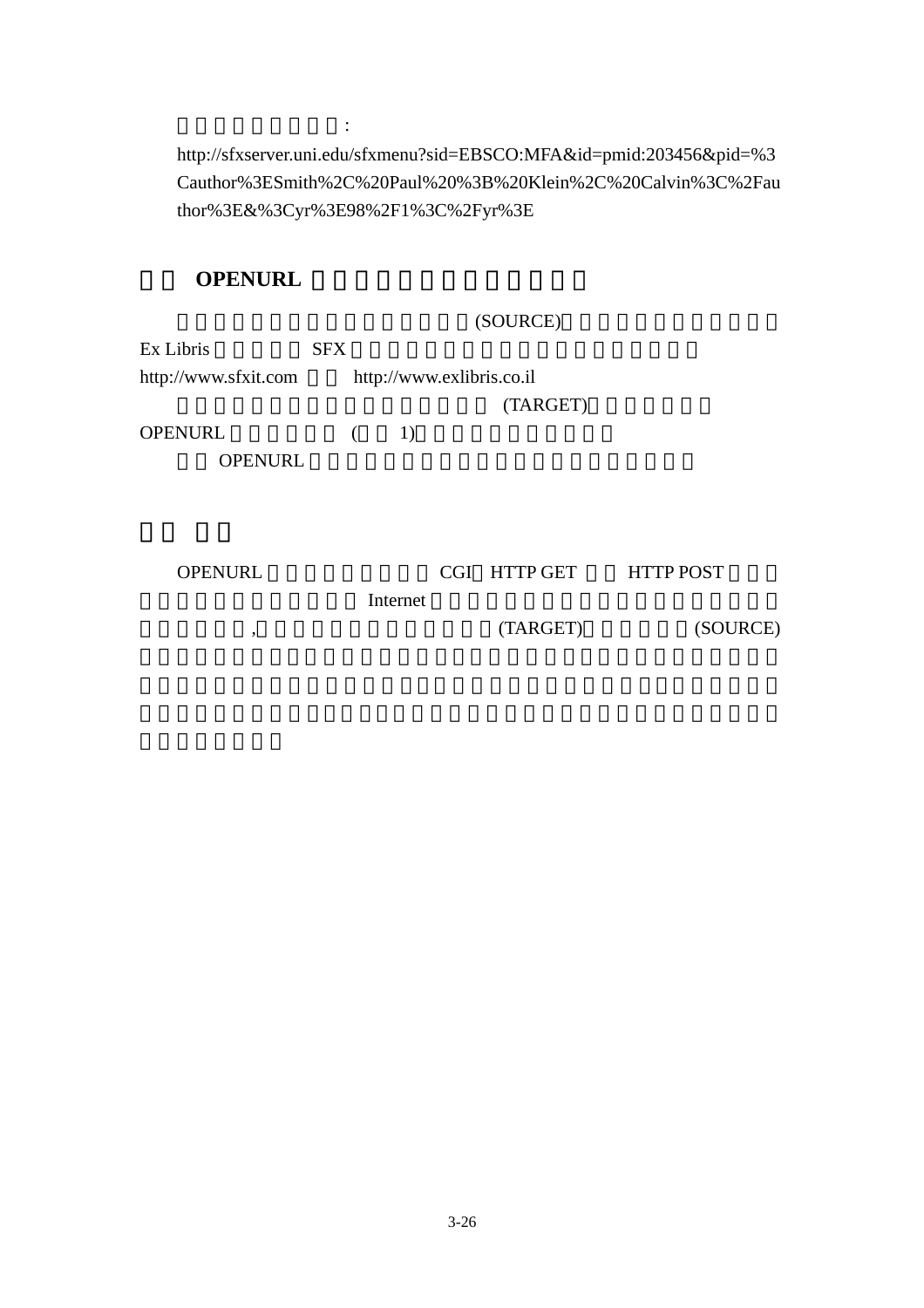**E-Print Archives:** arXiv.org Stanford SLAC/SPIRES **Bibliographic/A&I Databases:** ulrichsweb com **ISI** Journal Citation Reports Web of Science **NCBI** PUBMED Taxonomy Database **Ovid** BIOSIS INSPEC MEDLINE **Document Delivery:** British Library ILLiad Infotrieve ingenta **Full Text Books:** National Academy Press **Other:** Jake Publist

**Full Text Aggregators:** Catchword \*\*\*\* EBSCOhost \*\*\*\* EBSCO Online \*\*\*\* ingenta \*\*\* Journals@Ovid \*\*\*\* ProQuest \*\*\*\* SwetsNet*Navigator* \*\*\*\* **Library Catalogs:** Endeavor - Voyager Epixtech - Horizon Ex Libris - ALEPH 500 Ex Libris - ALEPH 300 Geac - GeoWeb Innovative - INNOPAC SIRSI - Unicorn Antilope: Belgian Union List of Serials COPAC: UK CURL Union Catalog Melvyl: University of California Library of Congress **General Interest Web Sites:** Internet bookstores: addall Amazon Fatbrain Proxis Web search engines: AltaVista, Excite, Google, HotBot, Ixquick, MetaCrawler, Northern Light, Raging Search, SciSeek, Yahoo! myemail.address.is Quote.com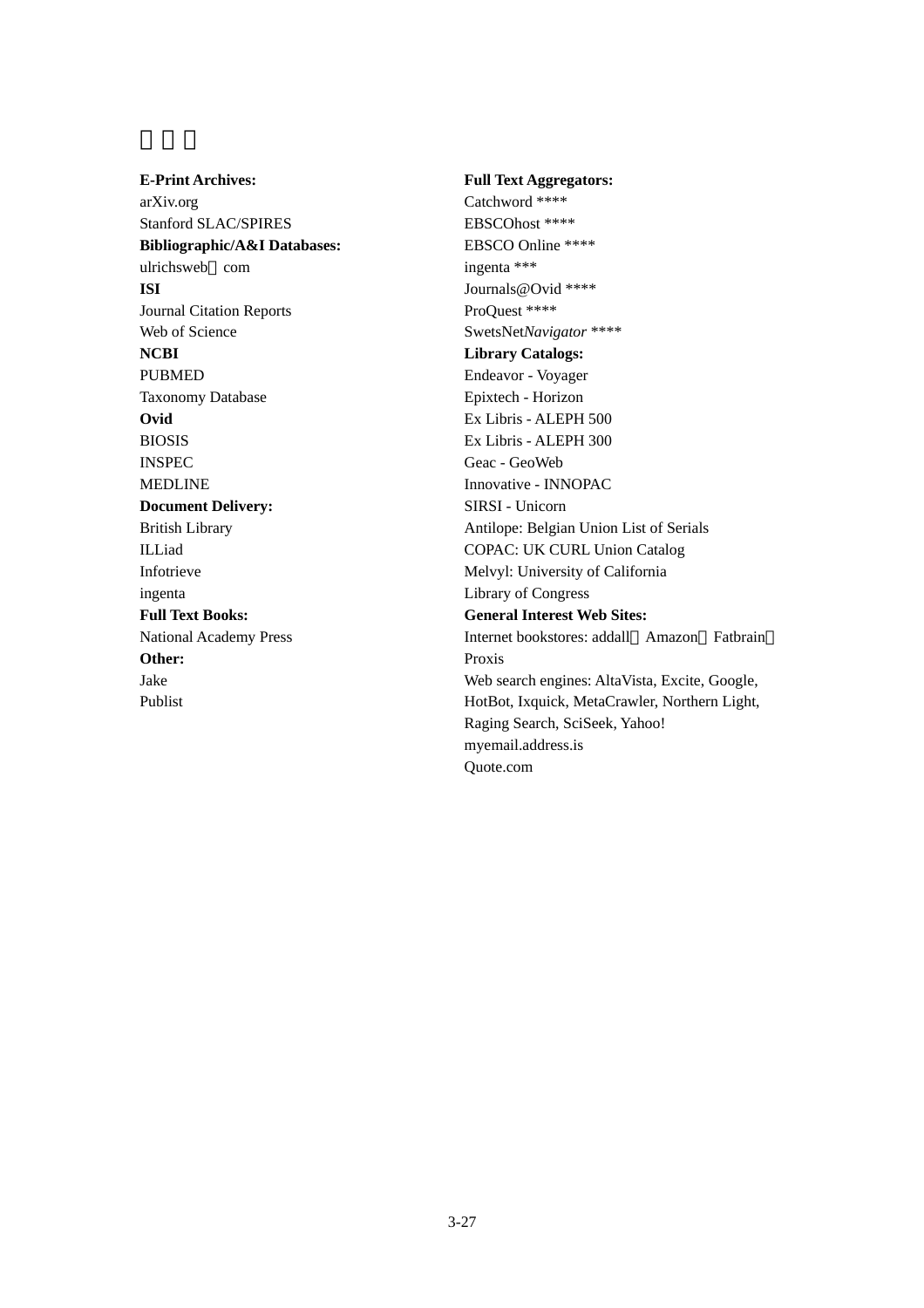#### **Journal Publishers: Full Text and Tables of Contents:**

| Academic Press ****                                                    | Johnson Matthey ****                              |
|------------------------------------------------------------------------|---------------------------------------------------|
| Allen Press ****                                                       | JSTOR <sup>*</sup>                                |
| American Chemical Society ***                                          | Karger <sup>*</sup>                               |
| American Institute of Aeronautics and Astronautics Kingston Press **** |                                                   |
| ****                                                                   | Kluwer ***                                        |
| American Institute of Biological Sciences ****                         | Lawrence Erlbaum Associates ****                  |
| American Institute of Physics ****                                     | LibraPharm ****                                   |
| American Mathematical Society ***                                      | Lippencott <sup>*</sup>                           |
| American Medical Association ***                                       | $LITC$ ****                                       |
| American Physical Society ****                                         | Martin Dunitz ****                                |
| American Physical Society (PROLA) ****                                 | Mary Ann Liebert Inc.****                         |
| Analytic Press ****                                                    | M E Sharpe Inc.****                               |
| Arizona Board of Regents ****                                          | Mineralogical Society ****                        |
| Aslib $**$                                                             | MIT Press ****                                    |
| Association of Learned and Professional Society                        | Mosby $*$                                         |
| Publishers ****                                                        | Multilingual Matters ****                         |
| Association for Computing Machinery ***                                | Multimedia Information & Technology ****          |
| Astrophysics Data System ****                                          | Multi Science Publishing Company ****             |
| Beech Tree Publishing ****                                             | Music Sales ****                                  |
| ****<br>Begell House Inc                                               | Nature ***                                        |
| BioOne ****                                                            | NTC Economic & Financial Planning ****            |
| <b>BIOS Scientific Publishers Ltd</b><br>****                          | Optical Society of America ***                    |
| Brill Academic Publishers ****                                         | Oxfam ****                                        |
| British Editorial Society of Bone & Joint Surgery                      | <b>Oxford University Press ****</b>               |
| ****                                                                   | Parthenon Press ****                              |
| British Psychological Society ****                                     | Policy Press ****                                 |
| Bureau International des Poids et Mesures ****                         | Portland Press ****                               |
| Cambridge University Press ***                                         | Professional Engineering Publishing ****          |
| Camford Publishing ****                                                | Project Hope ****                                 |
| Canadian Society for the Study of Higher                               | Project MUSE ***                                  |
| Education ****                                                         | Psychology Press ****                             |
| Carfax Publishing ****                                                 | Psychonomic Society Publications ****             |
| Cell Press ****                                                        | Rodopi ****                                       |
| Company of Biologists ***                                              | Routledge ****                                    |
| CSIRO Publishing ***                                                   | Royal Society of Chemistry ***                    |
| Crystallography Journals ***                                           | Royal Society of Edinburgh ****                   |
| Schweizerbart Science Publishers ****<br>Е                             | Royal Society of Medicine ****                    |
| E&FN Spon ****                                                         | Scandinavian University Press ****                |
| EDP Sciences *                                                         | Science and Technology Letters ****               |
| Eclipse Group Ltd<br>****                                              | Society for Applied Spectroscopy ****             |
| Electrochemical Society *                                              | Society for Scientific Exploration ****           |
| Elsevier ScienceDirect*                                                | Society of Industrial and Applied Mathematics *** |
| Elsevier WebEditions <sup>*</sup>                                      | Society of Naval Architects and Marine Engineers  |
| Emerald ****                                                           | ****                                              |
| $EMIS *$                                                               | Springer ****                                     |
| Futura ****                                                            | Synergy ****                                      |
| Government and Opposition ****                                         | Taylor and Francis ****                           |
| Guilford Publications ****                                             | Tetrahedron <sup>*</sup>                          |
| Hal Leonard Corporation ****                                           | Transaction Publishers ****                       |
| Highwire ****                                                          | Turpion <sup>*</sup>                              |
|                                                                        |                                                   |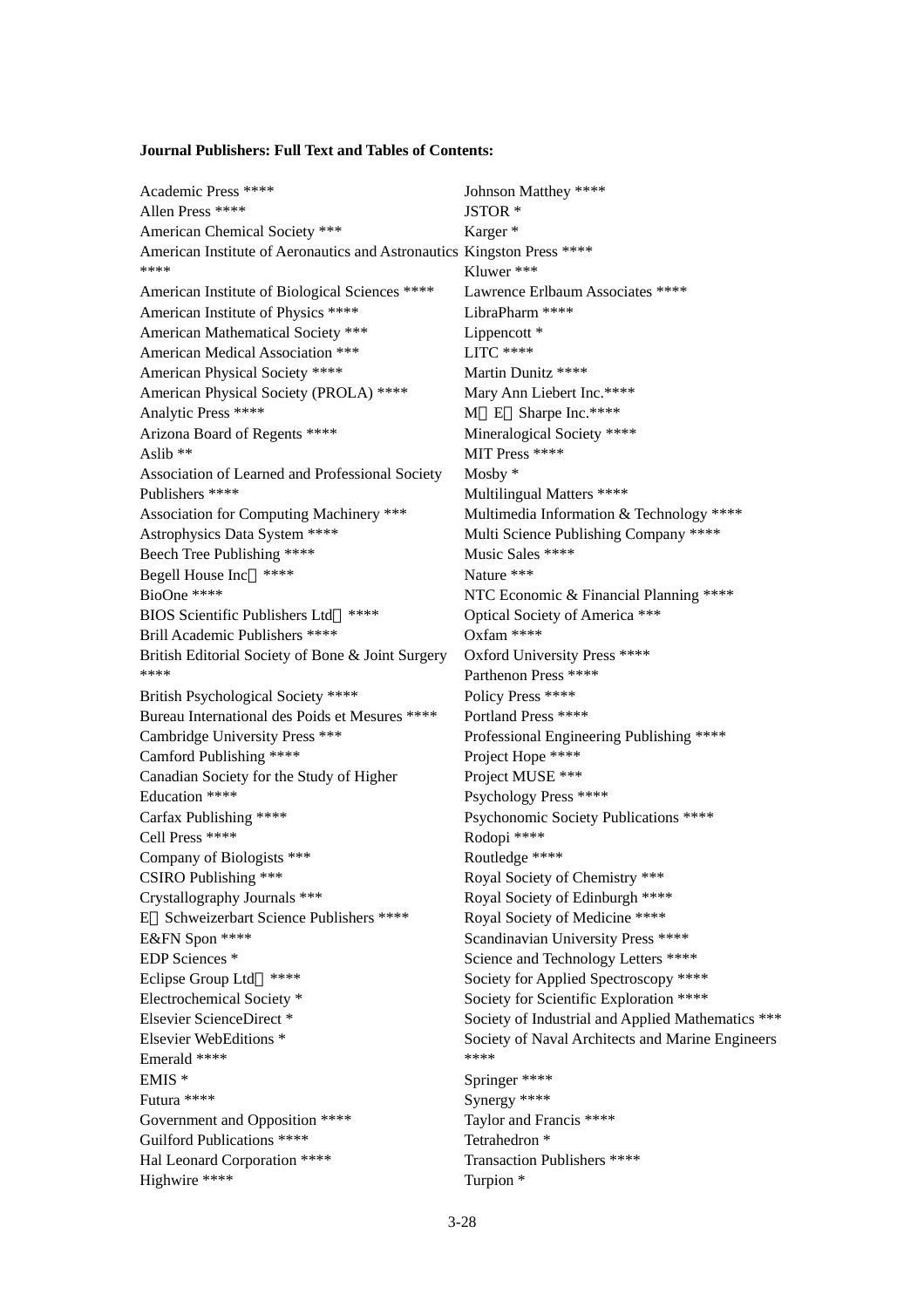Humanities Press Inc \*\*\*\* IEEE \*\* Industrial Relations Services \*\*\*\* Institute of Physics \*\*\*\* Institute of Psychoanalysis \*\*\*\* Institution of Chemical Engineers \*\*\*\* Intermediate Technology Development Group \*\*\*\* International Labour Organization \*\*\*\*

International Institute for Environment & Development \*\*\*\* International Reading Association \*\*\*\* Internet Scientific Publications \* IP Publishing Ltd. \*\*\*\*

\*\*\*\* article-level linking \*\*\* issue-level linking \*\* volume-level linking \* journal-level linking

United Kingdom Serials Group \*\*\*\* University of California Press \*\*\*\* University of Chicago Press \*\*\* VSP \*\*\*\* Walter de Gruyter Publishing \* Whurr Publishers Ltd \*\*\*\* Wiley \* World Scientific Journals \*